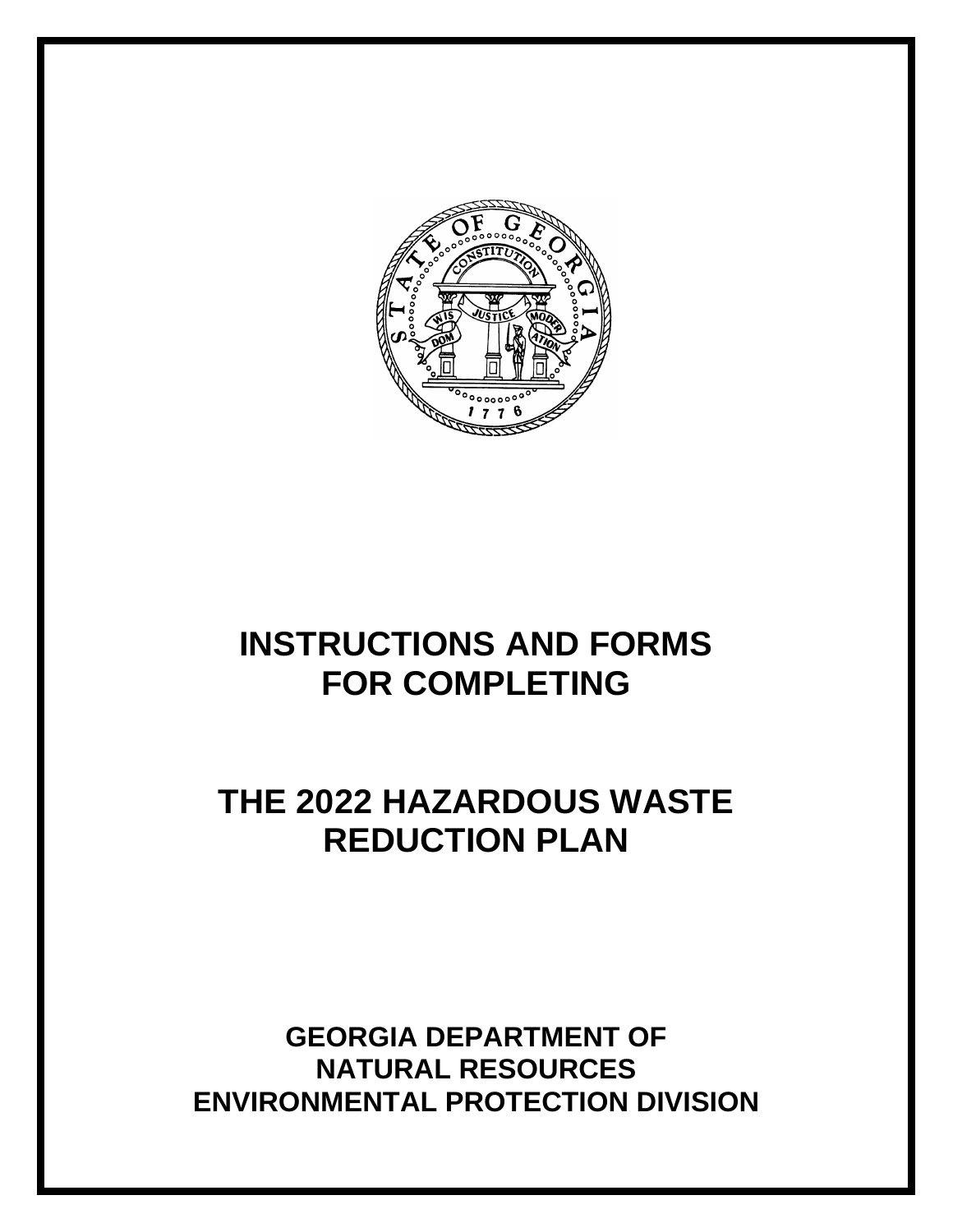The forms are available for download from our Web Site in Microsoft Word format to assist you in completion. Select Hazardous Waste Management: Waste Reduction Plan.

### **Completed Forms Should Be Addressed To:**

Georgia Environmental Protection Division Land Protection Branch Suite 1052, East Tower 2 Martin Luther King, Jr. Drive, SE Atlanta, Georgia 30334-9000

### **Questions:**

470-524-4735 [Linda.Weglewski@dnr.ga.gov](mailto:Linda.Weglewski@dnr.ga.gov)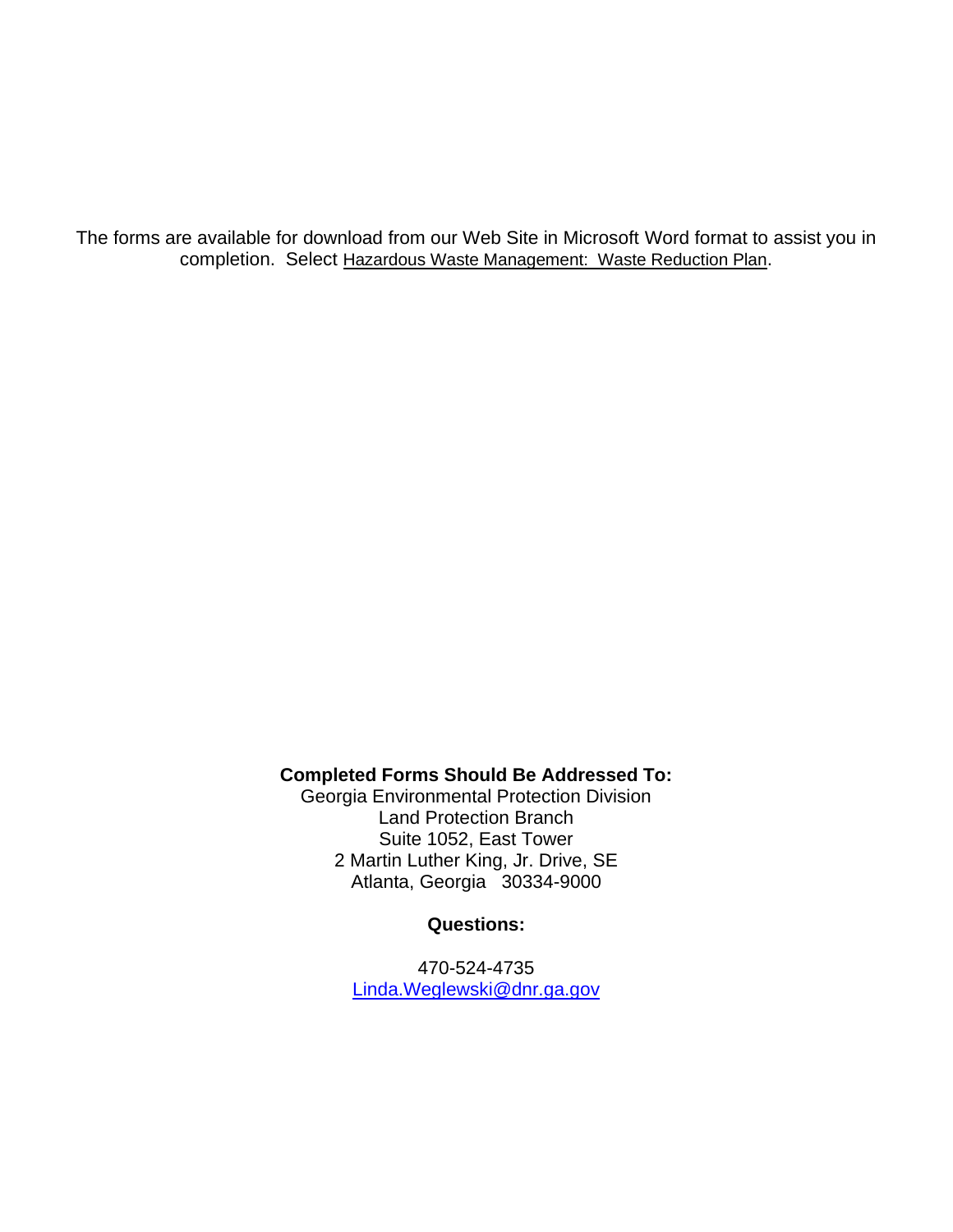### TABLE OF CONTENTS

| <b>HOW TO COMPLETE THE FORMS</b>                                                                                                                                                                                                                |
|-------------------------------------------------------------------------------------------------------------------------------------------------------------------------------------------------------------------------------------------------|
| Format <sub>4</sub>                                                                                                                                                                                                                             |
| <b>APPENDICES</b>                                                                                                                                                                                                                               |
| Appendix A: Hazardous Waste Reduction Plan Requirement as                                                                                                                                                                                       |
| <b>PLAN FORMS</b>                                                                                                                                                                                                                               |
| <b>FORM I</b><br><b>PROGRESS REPORT</b><br><b>FORM II</b><br><b>FORM III</b><br><b>FORM IV-A</b><br><b>FORM IV-B</b><br><b>FORM IV-C</b><br><b>FORM IV-D</b><br><b>FORM IV-E</b><br><b>FORM V</b><br><b>FORM VI</b><br><b>CONTINUATION FORM</b> |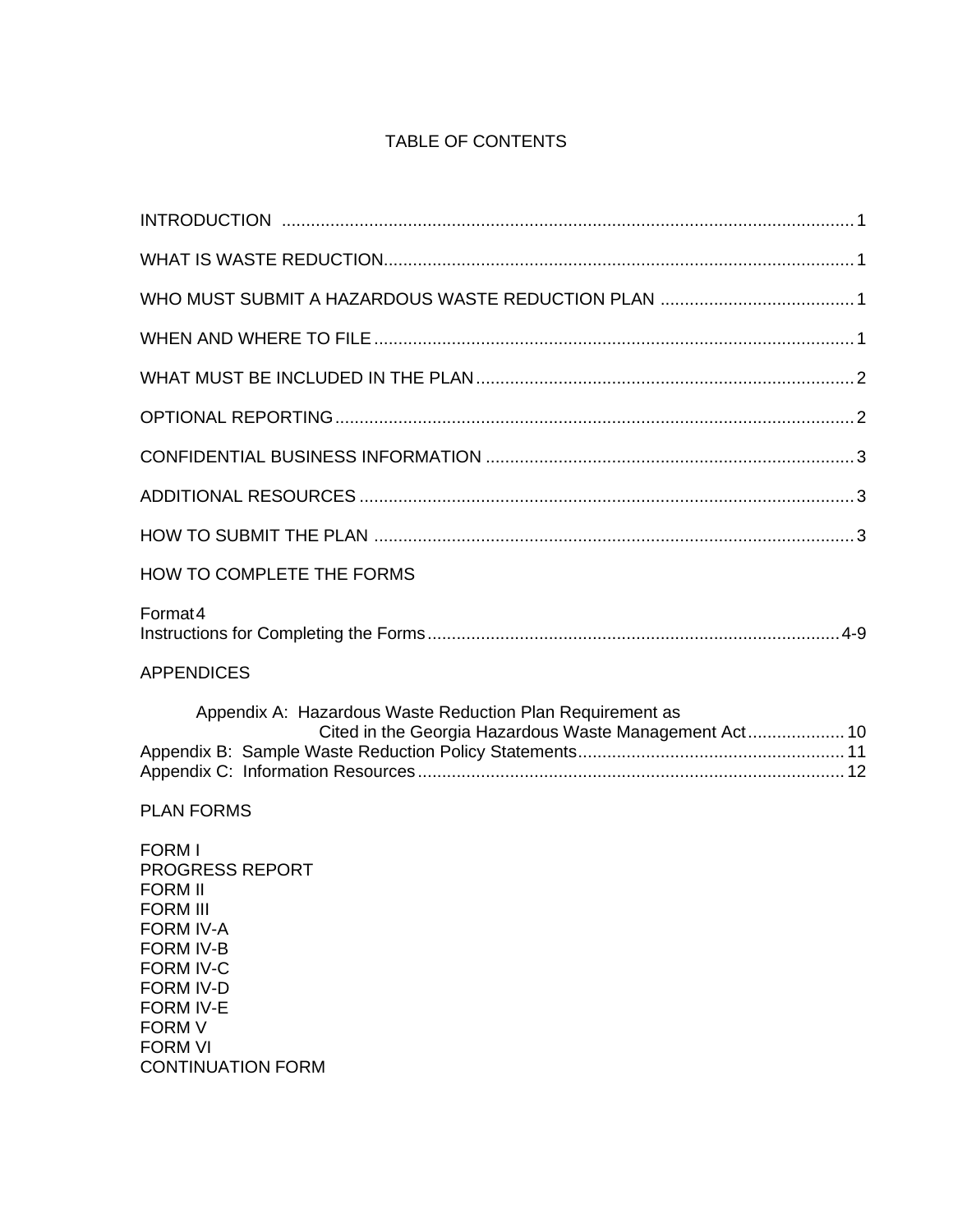#### **INTRODUCTION**

In March of 1990 the Georgia General Assembly amended the Georgia Hazardous Waste Management Act to require that large quantity hazardous waste generators develop hazardous waste reduction plans. (See Appendix A)

To assist the Large Quantity Generators (LQGs) in the preparation of the required Hazardous Waste Reduction Plan (**PLAN**) the Environmental Protection Division has developed this instruction booklet and forms to serve as a guide to both the content and format of the **PLAN**. At a minimum, the **PLAN** must analyze the hazardous waste generation at the site, describe and discuss the development and implementation of a hazardous waste reduction program, and evaluate methods and technologies that would further reduce hazardous waste generation.

#### **WHAT IS WASTE REDUCTION**

**Waste reduction** means a practice, other than dewatering, dilution, or evaporation, including changes in production technology, materials, processes, operations, or procedures or use of in-process, in-line, or closed loop recycling according to standard engineering practices, that reduces the environmental and health hazards associated with waste without diluting or concentrating the waste before release, handling, storage, transport, treatment or disposal of the waste.

**Waste reduction does not include** a practice applied to the waste after it is generated and exits a production or commercial operation. Waste reduction does not include such practices as waste burning industrial furnaces, boilers, or cement kilns; transfer of an environmental waste from one environmental medium to another (waste shifting); conversion of a potential waste into another form for use in a production process or operation without serving any substantial productive function; off-site recycling; or any other method of end-of-pipe management of the environmental waste.

#### **WHO MUST SUBMIT A HAZARDOUS WASTE REDUCTION PLAN**

You are a large quantity generator and thus required to submit a Hazardous Waste Reduction Plan if in 2021 your site:

• generated in any single month 1,000 kg. (2,200 lbs.) or more of RCRA hazardous waste;

#### **OR**

• generated in any single month, or accumulated at any time, 1 kg. (2.2 lbs.) of RCRA acute hazardous waste.

**If the waste generated in 2021 was produced as a result of a one-time site remediation/cleanup or the facility is in the process of closing, complete Form I and utilize Form II to describe the situation in a few paragraphs and why future waste reduction is not applicable to your facility. You need only submit these two forms in this situation.**

### • **Facilities that have submitted a complete plan may submit an abbreviated plan consisting of Form I and the Progress Report page.**

#### **WHEN AND WHERE TO FILE**

The **PLAN** must be submitted to the Environmental Protection Division along with your 2021 Hazardous Waste Report no later than March 1, 2022. The **PLAN** and the Hazardous Waste Report should be submitted to the address given on the inside of the cover to this booklet.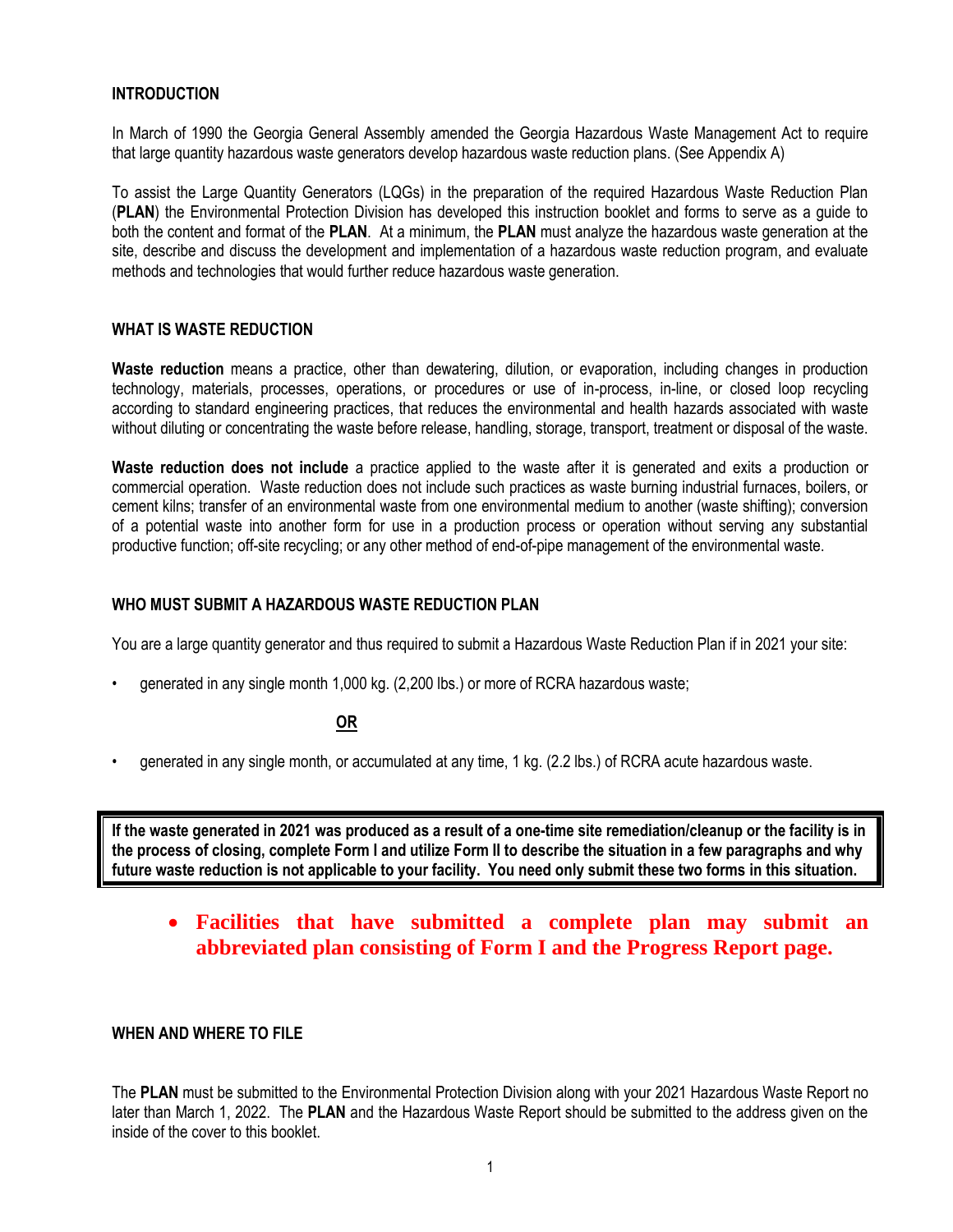#### **WHAT MUST BE INCLUDED IN THE PLAN**

The principal purposes of the **PLAN** are to identify, evaluate, and document ways to reduce the generation of hazardous waste; therefore, the **PLAN** should focus on the hazardous waste generating processes at the site. The **PLAN** must first identify the hazardous waste generated at the site and provide a Process Flow Diagram and corresponding narrative for each process that generates hazardous waste. The remainder of the **PLAN** will explain your waste reduction program by referencing those Processes illustrated on the Process Flow Diagram(s).

For the purpose of the **PLAN**, **Process** is defined as the method, technique, step, event, manufacturing function, unit operation or other descriptive term that describes how and where hazardous waste is generated at the site. Process is the key element of the **PLAN** and is the word that should be used throughout to correlate and connect each component of the **PLAN**.

A Process Flow Diagram and corresponding narrative must be provided for each Process that generates a hazardous waste. This **Process Flow Diagram** should identify the individual processes or facilities and other activities where hazardous waste may be generated. It must include types, amount, and hazardous constituents of hazardous waste generated, and the final disposition of all hazardous waste generated by the Process. It is important that each Process Flow Diagram and corresponding narrative contain as much information as necessary to identify where hazardous waste can be reduced. This may require that a complicated series of drawings, charts, or schematics be submitted. Regardless, the degree of detail is dependent upon the need to characterize your waste reduction activities, including previous waste reduction activities, impediments to waste reduction and future activities. It is not necessarily required or recommended that you provide a detailed Process Flow Diagram if your narrative of the Process(es) is adequately described on FORM II.

The **PLAN** must use the volume of hazardous waste generated in 1989, or most current year data is available, as its baseline for comparing all waste reduction activities. Projections for subsequent years must also be based on hazardous waste activities that occurred in the baseline year. Subsequent reporting years may only require an update of the information submitted in this **PLAN** and a progress report on waste reduction activities. For those facilities which submitted a **PLAN** for 1998 or later, a Progress Report Form is included at the back of this booklet. If waste reduction efforts warrant or significant changes have taken place since 1998 (or any subsequent year a full report was submitted), you should complete all other forms instead of the Progress Report Form.

#### **OPTIONAL REPORTING**

This planning requirement may also promote the exchange of successful waste reduction program elements and activities as well as waste reduction technologies. In addition to what is required in the Law, this guidance document also mentions additional information that may be provided in the **PLAN**. You have the **option** to include additional information on several sections of your plan, including the organization of your waste reduction program (part of FORM V). The optional sections of this guide are clearly designated by the words, "**OPTIONAL**" or "**if data is available**."

Since the original development of this report, more and more emphasis is being placed on pollution prevention. Prior versions of this report utilized FORM IV-D and FORM IV-E as optional. The information was **required** and the forms were provided as an optional format to be utilized as a convenience. With the pollution prevention initiatives now in the forefront of hazardous waste management, the forms are no longer optional in order to provide a consistent method of information submittal and analysis.

Even though the **PLAN** addresses hazardous waste reduction only, you may also report activities which have reduced, minimized, or eliminated emissions to other environmental media. Examples may include reductions in air emissions, solid waste, or non-hazardous wastewater. These activities may be reported as an addendum to FORM IV-D.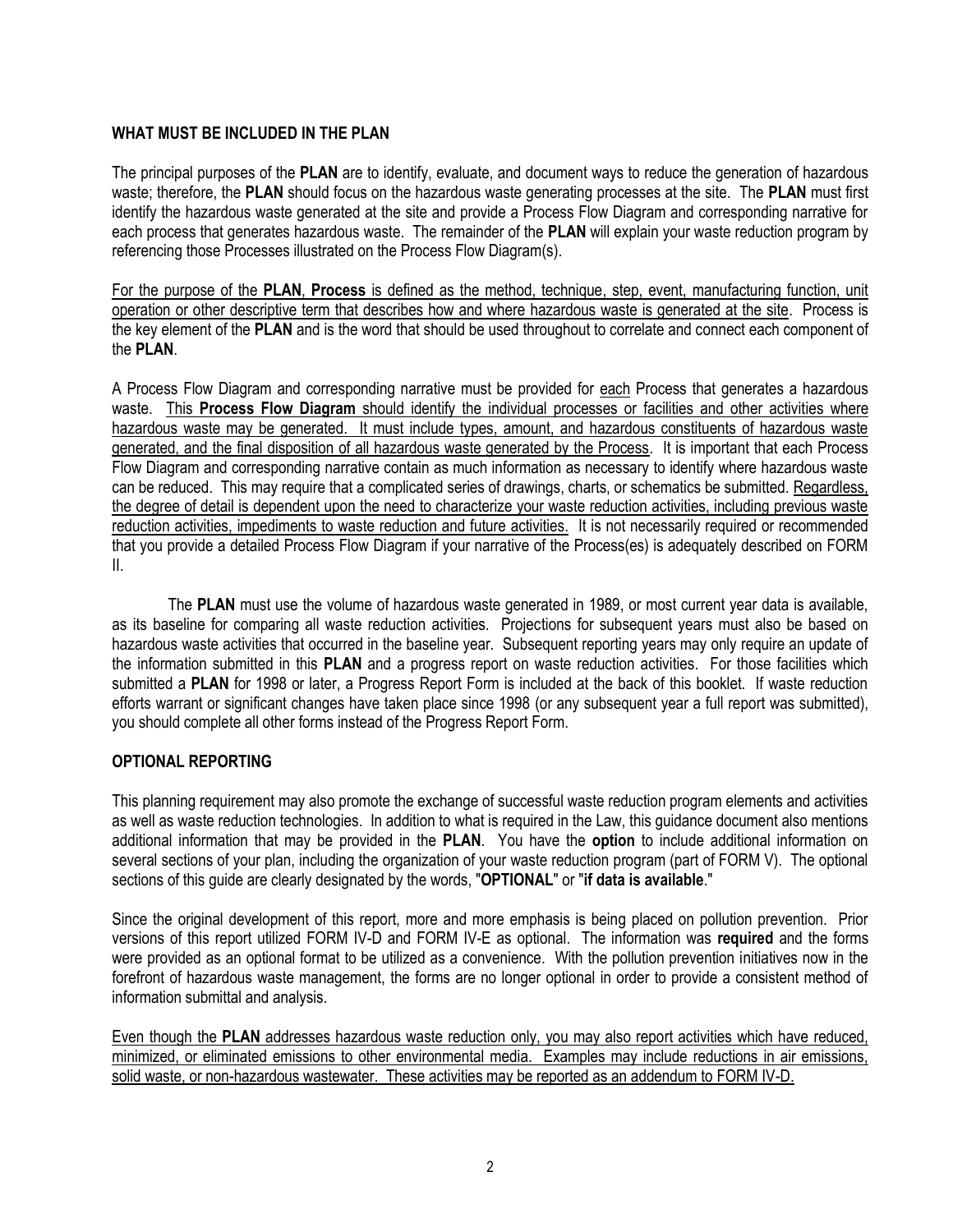#### **CONFIDENTIAL BUSINESS INFORMATION**

It is recognized that these reporting requirements might reveal confidential business information or in other ways have the potential to affect industries' competitive status. You may not withhold information from the Director of the EPD because it is confidential. A business which is submitting information to EPD may assert a business confidentiality claim covering the information by placing on or attached to the information a suitable form of notice such as "trade secret" or "confidential." A business must also submit, pursuant to a specific law, such as referenced in the Georgia Hazardous Waste Management Act, O.C.G.A. § 12-8-78, the legal basis for treating such information as confidential.

The filing of such a claim, supported by reference to the legal basis under which confidentiality is claimed, shall be sufficient to render such records prima facie confidential and result in their being treated as confidential until a request is made for such records. In the absence of a claim that records are entitled to protection or confidentiality under the law, such records shall be maintained in files which are open to the public for inspection on request.

#### **ADDITIONAL RESOURCES**

If you have any specific questions regarding these requirements please refer to the references in the Appendices:

- Hazardous Waste Reduction Plan Requirement as cited in the Georgia Hazardous Waste Management Act
- Sample Waste Reduction Policy Statements
- Information Resources

#### **HOW TO SUBMIT THE PLAN**

The **PLAN** for your site must be submitted on the forms included in this booklet. FORM I through FORM VI must be completed. The information requested on these forms is summarized below.

| Form        | Contents                                                                          |
|-------------|-----------------------------------------------------------------------------------|
| <b>FORM</b> | <b>Identification and Certification</b>                                           |
|             | Progress Report                                                                   |
| FORM II     | Description of Process(es) that Generate Hazardous Waste; Process Flow Diagram(s) |
| FORM III    | Waste Reduction Policy Statement; Scope and Objectives                            |
| FORM IV-A   | Performance Goals for Reductions-By Process                                       |
| FORM IV-B   | Analysis of Hazardous Waste Streams, Accounting System-By Process                 |
| FORM IV-C   | <b>Potential Hazardous Waste Reduction Options-By Process</b>                     |
| FORM IV-D   | <b>Previous Hazardous Waste Reduction Activities-By Process</b>                   |
| FORM IV-E   | Impediments to Hazardous Waste Reduction-By Process                               |
| FORM V      | <b>Employee Awareness and Training</b>                                            |
| FORM VI     | Institutionalization of the Plan                                                  |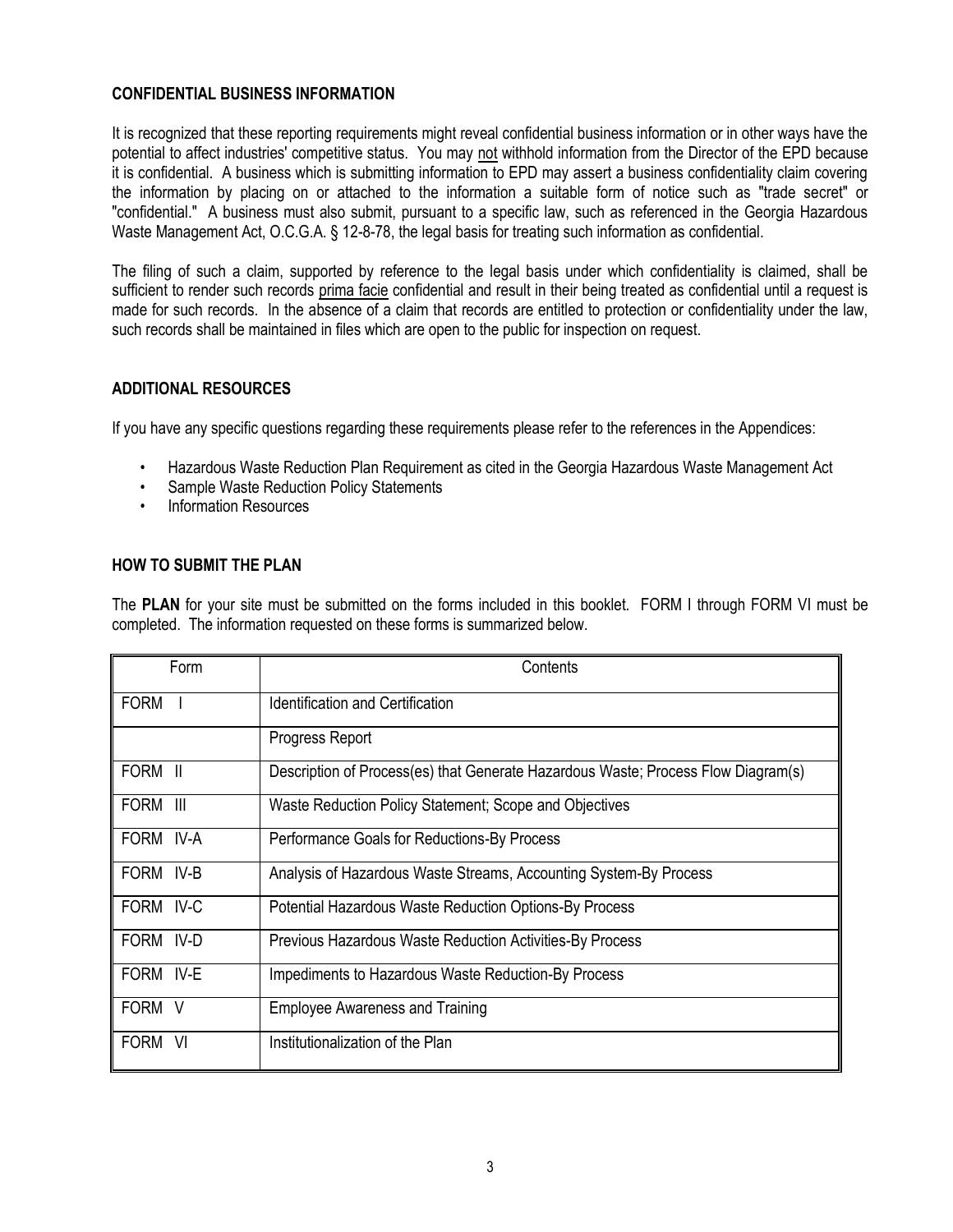#### **HOW TO COMPLETE THE FORMS**

#### **FORMAT**

- 1. Please print or type all information on the forms provided.
- 2. The identification of your site (name and EPA ID number) must appear on each page, including any addendum pages.
- 3. **Five** forms must be completed for **each** hazardous waste generating Process illustrated on the Process Flow Diagram(s). The forms are: Performance Goals for Reductions (FORM IV-A), Analysis of Hazardous Waste Streams (FORM IV-B), Potential Hazardous Waste Reduction Options (FORM IV-C), Previous Hazardous Waste Reduction Activities (FORM IV-D), and Impediments to Hazardous Waste Reduction (FORM IV-E).
- 4. Label parts of your **PLAN** exactly as they appear in this instruction booklet, using the same lettering and numbering system.

Be sure to fill in the name of the Process on FORMS IV-A, IV-B, IV-C, IV-D and IV-E. Submit all of FORMS IV as a group. That is, after FORM III you would submit FORMS IV-A through IV-E for Process 1, FORMS IV-A through IV-E for Process 2, ..., repeating those forms for the remaining Processes.

5. When you have completed all the forms, number all of the pages consecutively from beginning to end. The page number should be written so that both the individual page numbers and the total number of pages in your submission appear on the bottom of the page (e.g., page 1 of 20, page 2 of 20, etc.)

If it is necessary to continue information onto supplemental pages, use the "Continuation Form" provided in this booklet.

#### **FORM I: IDENTIFICATION AND CERTIFICATION**

Provide the following information:

- Section 1. Site name and location address.
- Section 2. Mailing address.

Section 3. Contact.

Provide the name, title, and phone number of the person who should be contacted if questions arise regarding the information provided in this report.

#### Section 4. NAICS Code(s) which characterize your business.

Enter the same NAICS code(s) that are reported in your 2015 Hazardous Waste Report.

Section 5. Certification.

Do not sign Section 5 on **FORM I** until all forms required for submission are complete, accurate, and attached. After you have completed the **PLAN** as required, read the certification statement, enter your name and title, the date, and sign the form, in accordance with 40 CFR 270.11 of the Georgia Rules for Hazardous Waste Management on signatory authority.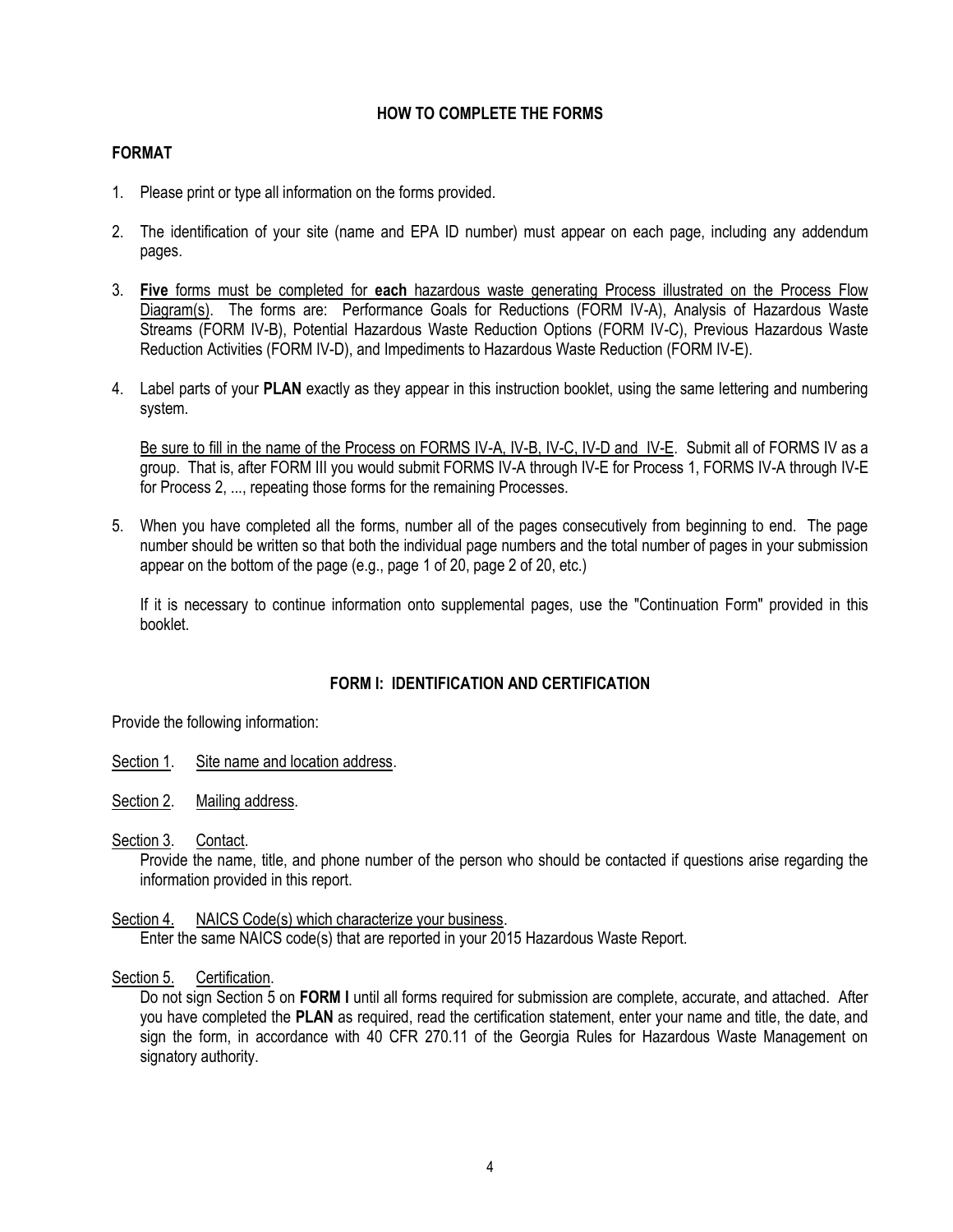#### **FORM II: DESCRIPTION OF THE PROCESS(ES) THAT GENERATE HAZARDOUS WASTE AND CORRESPONDING PROCESS FLOW DIAGRAM(S)**

The **PLAN** must first identify the hazardous waste generated at the site and provide a Process Flow Diagram for each Process that generates the hazardous waste. FORM II provides the narrative description and pictorial representation for the internal analysis of your hazardous waste streams.

As stated earlier, it is important that each Process Flow Diagram contain as much information as necessary to identify where hazardous waste can be reduced. The degree of detail is dependent upon the need to characterize your waste reduction activities, including previous waste reduction activities, future activities, and impediments to waste reduction. It is not necessarily required or recommended that you provide a detailed Process Flow Diagram if your narrative description of the Process(es) is adequately detailed.

This form may be completed in **one of two ways**:

(1) Provide a concise but detailed description of the hazardous waste generating Process(es) and a simplified (more general) Process Flow Diagram

#### **OR**

(2) Provide a general narrative description of the hazardous waste generating Process(es) and a detailed Process Flow Diagram

Provide the following information on FORM II:

Section 1.Narrative description.

A written description of each hazardous waste generating Process, using the same terms used to label the components on the Process Flow Diagram. When naming the Process, you can use the actual name of the Process (e.g., "Aerobic Digester", "Semiazide Reactor", "Reverberatory Furnace") or a generic name (e.g., Process A, B, C,... or Process 1, 2, 3, ...).

#### Section 2.Process Flow Diagram.

A Process Flow Diagram must be provided for each hazardous waste that is generated. Label the components so that they correspond with the narrative description. Each Process Flow Diagram **must, at a minimum**, illustrate the following:

(1) Blocks or other figures, connected by lines, that show what steps the raw materials go through to produce the hazardous waste.

#### (2) Output from the Process

- Hazardous waste (include waste code) and quantity
- Hazardous constituents (include type) and quantity
- Type of finished product only, not quantity
- (3) How the hazardous waste is handled after generation
	- Shipped off-site (including recycle and reuse)
- Managed on-site (including recycle and reuse)
	- Other. Explain.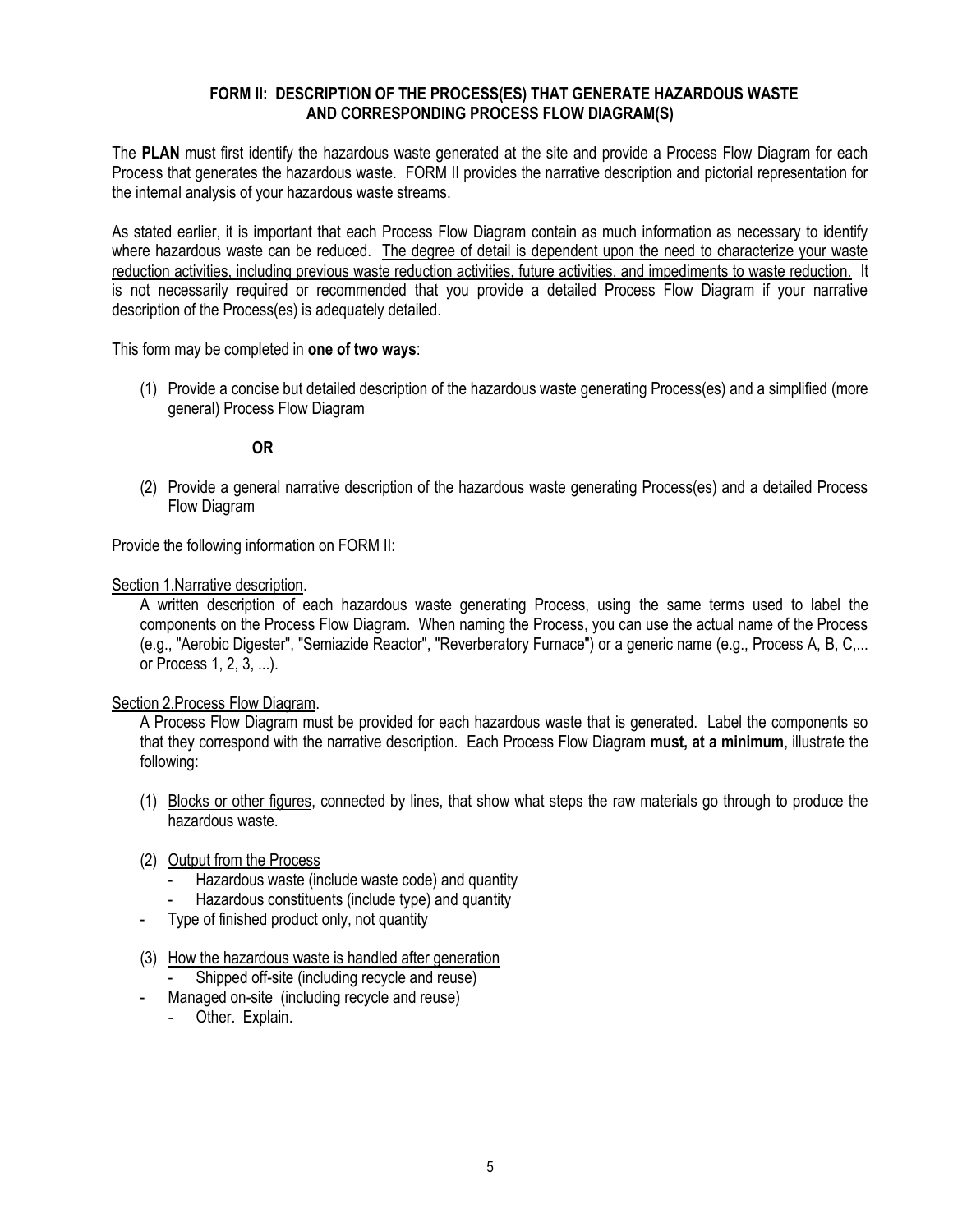#### **FORM III: WASTE REDUCTION POLICY STATEMENT; SCOPE AND OBJECTIVES**

Provide the following information:

#### Section 1. Policy Statement

A statement articulating upper management and corporate support for the generator's hazardous waste reduction plan and a commitment to implement the **PLAN** goals.

Sample policy statements are included in Appendix B. One of these statements may be used and edited to meet your company's intent and to satisfy this requirement.

#### **OPTIONAL INFORMATION:**

The names and titles of the site's senior management and company's corporate management who support and are committed to the implementation of this **PLAN** may be included. It is suggested that these include at least the CEO/Owner, Plant Manager, Chief Financial Officer or similar persons at the site.

#### Section 2. Scope and Objectives

Scope and objectives for achieving reductions in the volume of hazardous waste generated from each Process.

Include a statement that an evaluation of the program's specific goals, technologies, procedures, and personnel training will be performed in order to ensure unnecessary hazardous waste is not generated; include a schedule for this periodic evaluation.

#### **FORM IV-A: PERFORMANCE GOALS FOR REDUCTIONS-BY PROCESS**

Provide the following information for **each** hazardous waste generating Process illustrated on FORM II:

#### Section 1. Short and Long Term Goals

- (1) Short term goal(s) for achieving reductions in hazardous waste generated from this Process. Include the implementation schedule for these goals, using 1989, or most current year data is available, as the baseline year.
- (2) Long term goal(s) for achieving reductions in hazardous waste generated from this Process. Include the implementation schedule for these goals, using 1989, or most current year data is available, as the baseline year.
- (3) Wherever technically and economically practical, the specific performance goals shall be in numeric terms. If the establishment of numeric goals is not practical, the performance goals shall include a clearly stated list of objectives designed to lead to the establishment of numeric goals as soon as practical.

#### Section 2. Rationale

A rationale for each goal identified in (1) and (2). The rationale shall address any impediments to hazardous waste reduction, including but not limited to the following:

- (1) The lack of technically practical hazardous waste reduction methods, including any anticipated changes in the future;
- (2) Previously implemented reductions of hazardous waste; and
- (3) Economical impracticability of available hazardous waste reduction methods, including any anticipated changes in the future.

**NOTE: Specific information on previous waste reduction activities and impediments are to be reported on FORMS IV-D and IV-E, respectively.**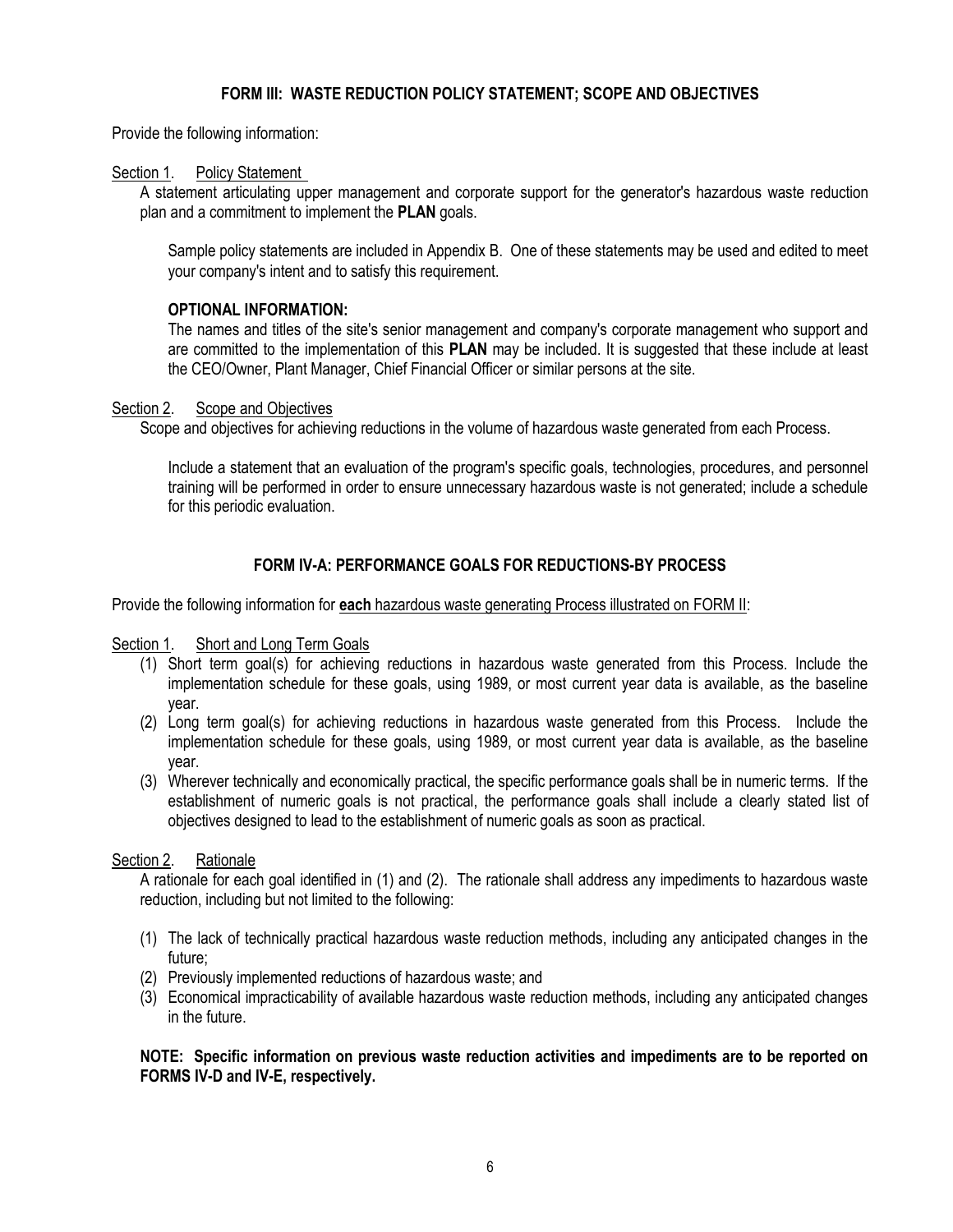#### **FORM IV-B: ANALYSIS OF HAZARDOUS WASTE STREAMS-BY PROCESS**

Provide the following information for **each** hazardous waste generating Process illustrated on FORM II:

"An internal analysis of hazardous waste streams, with periodic hazardous waste reduction assessments, to review individual processes or facilities and other activities where hazardous waste may be generated and identify opportunities to reduce or eliminate hazardous waste generation. Such assessments shall evaluate data on the types, amount, and hazardous constituents of hazardous waste generated, where and why that hazardous waste was generated within the production process or other operations, and potential hazardous waste reduction and recycling techniques applicable to those hazardous wastes." § 12-8-65.1(a)(3) (Appendix A)

#### Section 1. Hazardous constituents of the hazardous waste generated

A list of the hazardous constituents of the hazardous waste generated in each Process. Identify the year the data was collected - either the baseline year or most current year data is available.

#### Section 2. Hazardous waste generation

A list of the types (names), EPA Waste Code, and amounts of hazardous waste generated from each Process. Identify the year the data was collected - either the baseline year or most current year data is available.

#### Section 3. Accounting System

A description of your hazardous waste accounting system. This is the system by which you identify all hazardous waste management costs, including liability, compliance, and oversight costs to the extent technically and economically practical.

#### **OPTIONAL INFORMATION:**

The date of the last waste reduction assessment of the Processes that generate hazardous waste.

#### **FORM IV-C: POTENTIAL HAZARDOUS WASTE REDUCTION OPTIONS-BY PROCESS**

Provide the following information for **each** hazardous waste generating Process illustrated on FORM II:

#### Section 1. Potential reduction options

A list of the hazardous waste reduction and/or recycling options applicable to this process that have not been successfully implemented previously. Provide at least three options **if possible**. These options may include:

- (a) Improved operating/housekeeping;
- (b) Scheduling production (e.g., changing paint colors) to eliminate too-frequent equipment cleaning;
- (c) Process change;
- (d) Equipment change;
- (e) Change in the composition or design of a product;
- (f) Input substitution or input materials modification;
- (g) Segregation of wastes;
- $\begin{pmatrix} i \\ i \end{pmatrix}$  Return a waste into the originating Process as a substitute for a raw material;<br> $\begin{pmatrix} i \\ i \end{pmatrix}$  Other Evolain
- Other. Explain.

#### **NOTE: The reduction options shall not include:**

- (a) Waste burning industrial furnaces, boilers, or cement kilns;
- (b) Transfer of an environmental waste from one environmental medium to another environmental medium (otherwise known as waste shifting);
- (c) Conversion of a potential waste into another form for use in a production process or operation without serving any substantial productive function;
- (d) Off-site recycling;
- $\overrightarrow{e}$  Any other method of end-of-pipe management of environmental wastes.

#### Section 2. Evaluation of options

Evaluation of these options; include evaluation criteria.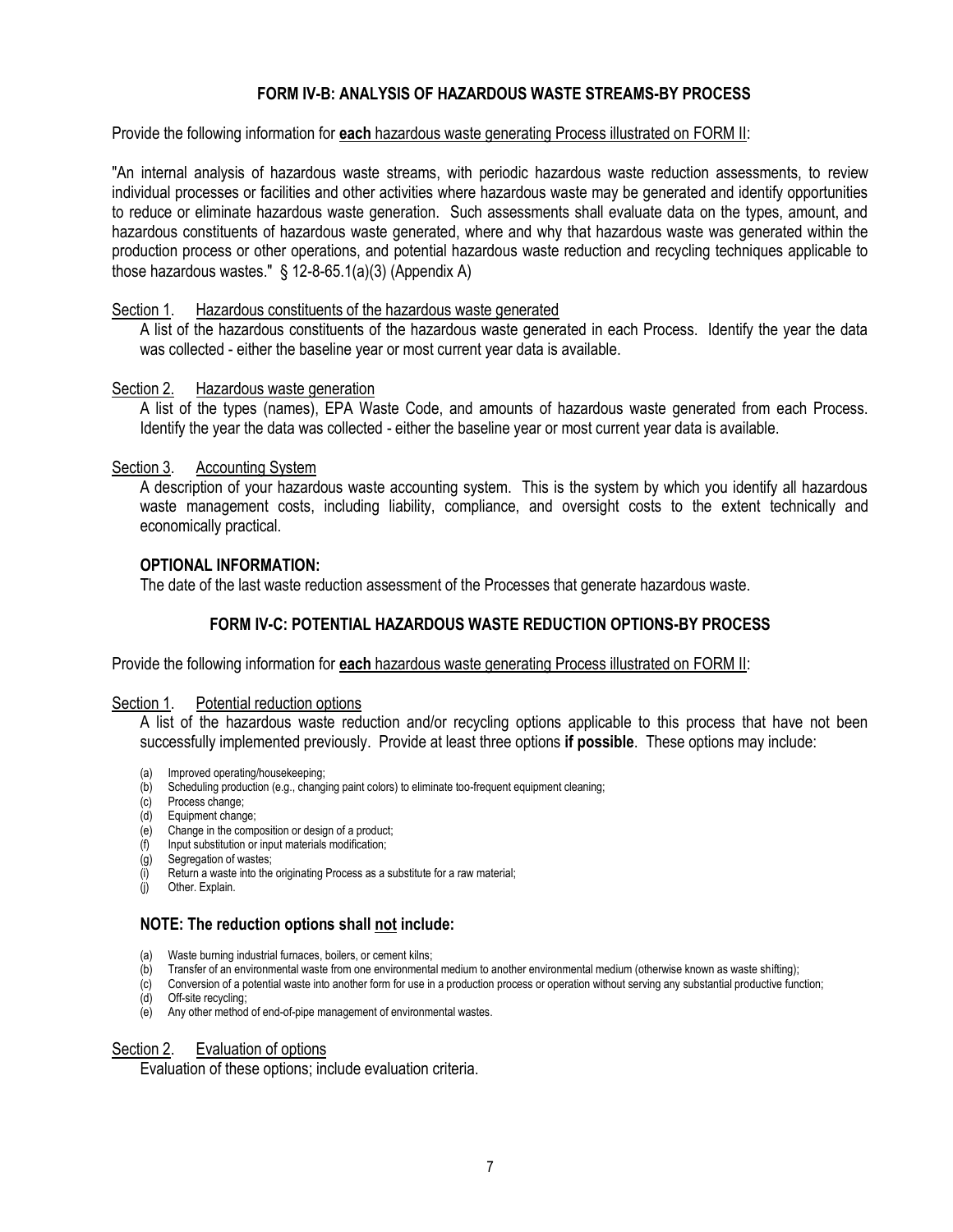#### **FORM IV-D: PREVIOUS HAZARDOUS WASTE REDUCTION ACTIVITIES-BY PROCESS**

#### Provide the following information for **each** hazardous waste generating Process illustrated on FORM II:

Note: Information on previous reduction activities is requested for this reporting year; subsequent years will only request an update of this information.

**If data is available**, complete the table on **FORM IV-D** on waste reduction activities implemented at the site since 1981 (the first year Georgia required a formal report on hazardous waste handling activities). The information requested includes:

- \* waste reduction activity;
- \* date implemented;<br>\* cost to implement t
- cost to implement the activity;
- pay-back time;
- percentage reduction achieved in volume;
- termination of activity, if applicable.

Waste reduction activities cannot always be implemented successfully at every site where the process is in operation. The attempt to implement a particular waste reduction option should be a part of your historical perspective, even if the activity had to be terminated. **If the activity was terminated**, document the reason for its termination by choosing one of the explanation(s) listed below and enter the letter(s) in the appropriate column on this table.

#### Related to source reduction efforts

- (a) Insufficient capital to install new source reduction equipment or implement new source reduction practices;
- (b) Lack of technical information on source reduction techniques applicable to the specific production practice;
- (c) Source reduction not economically feasible; cost savings in waste management or production will not recover the capital investment;
- (d) Concern that product quality may decline as a result of source reduction;
- (e) Technical limitations of the manufacturing operations;
- (f) Permitting burdens;<br>(g) Source reduction pr
- Source reduction previously implemented-additional reduction does not appear to be technically feasible;
- (h) Source reduction previously implemented-additional reduction does not appear to be economically feasible;
- (i) Source reduction previously implemented-additional reduction does not appear to be feasible due to permitting requirements;
- (j) Other. Explain.

#### Related to closed-loop recycling efforts

- (k) Insufficient capital to install new closed-loop recycling equipment or implement new practices;
- $($ ) Lack of technical information on closed-loop recycling techniques applicable to the specific production practice;
- (m) Closed-loop recycling is not economically feasible; cost savings in waste management or production will not recover the capital investment;
- (n) Concern that product quality may decline as a result of closed-loop recycling;
- (o) Technical limitations of the manufacturing operations inhibit closed-loop recycling;
- (p) Closed-loop recycling previously implemented-additional recycling does not appear to be technically feasible;
- (q) Closed-loop recycling previously implemented-additional recycling does not appear to be economically feasible;
- (r) Closed-loop recycling previously implemented-additional recycling does not appear to be feasible due to permitting requirements;
- (s) Other. Explain.

### **OPTIONAL REPORTING ON REDUCTION ACTIVITIES TO OTHER MEDIA:**

As stated earlier, you may report activities which have reduced, minimized, or eliminated the emissions to other environmental media. Examples may include reductions in air emissions, solid waste, or non-hazardous wastewater. These activities may be reported as an addendum to FORM IV-D.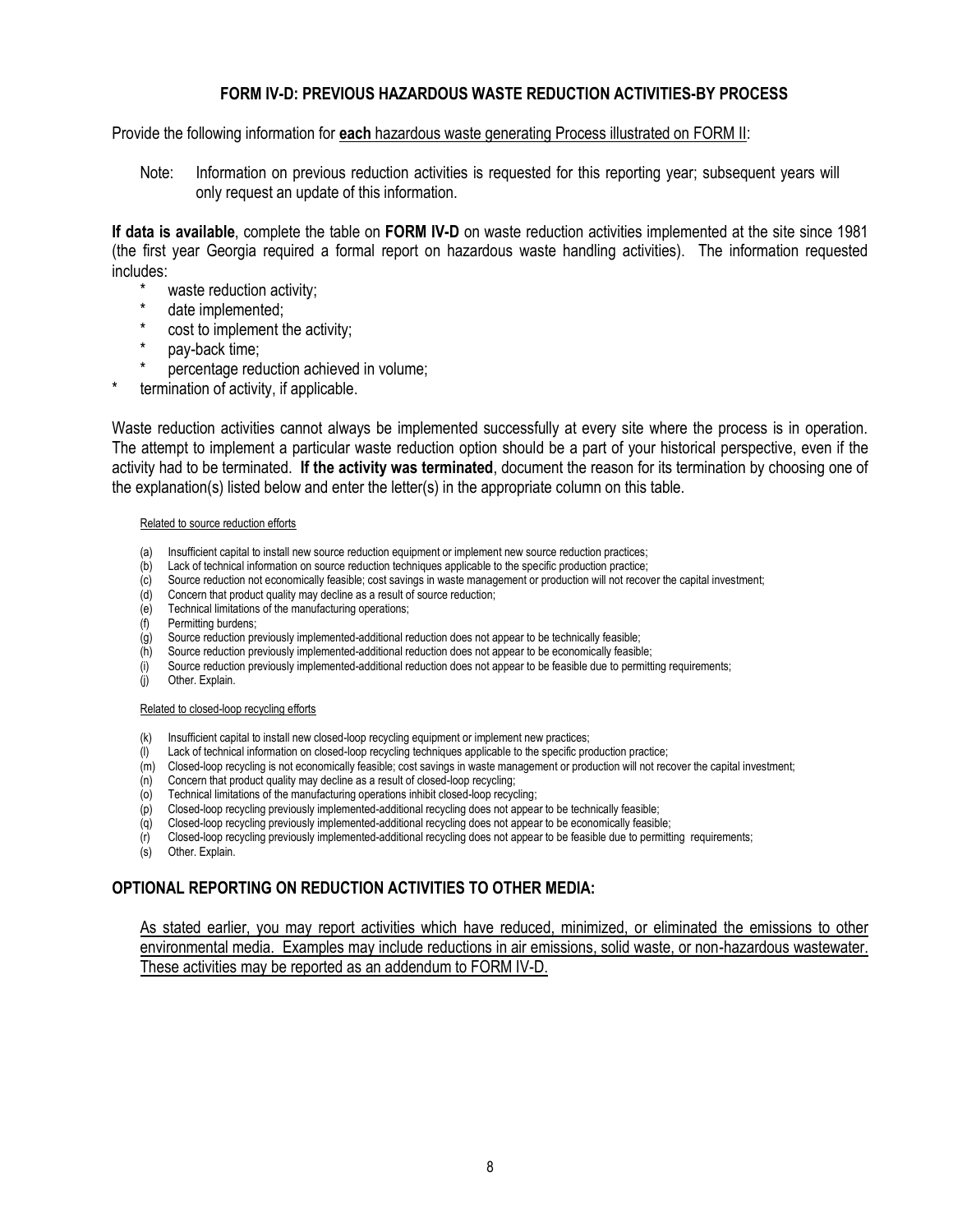#### **FORM IV-E: IMPEDIMENTS TO HAZARDOUS WASTE REDUCTION-BY PROCESS**

Provide the following information for **each** hazardous waste generating Process illustrated on FORM II:

#### Section 1. Impediments to reductions

**FORM IV-E** lists possible impediments to hazardous waste reduction. Check all that apply to this Process.

#### **FORM V: EMPLOYEE AWARENESS AND TRAINING**

Provide the following information:

#### Section 1. Training outline

An outline of the training and employee awareness activities related to the waste reduction techniques applicable to the hazardous waste generating Process(es). These may include:

- (1) Types of awareness activities and courses provided;
- (2) Schedule of awareness activities and training course offerings;
- (3) Method of documenting staff training.

#### Section 2. Waste reduction program **(OPTIONAL INFORMATION)**

A description of your waste reduction program. This description may include:

- (1) Goals, purposes and responsibilities;
- (2) Strategies for implementing program efforts
	- Employee incentive programs
	- Waste reduction committees or teams
- (3) Waste Reduction Committee(s)
	- Position titles and department assignments of committee members;
	- Rationale for committee composition.

#### Section 3. Description of staff organization **(OPTIONAL INFORMATION)**

An overview of the site's staff including the department titles, the number of employees in each department, and each department's function as it relates to the Processes;

#### **FORM VI: INSTITUTIONALIZATION OF THE PLAN**

Provide the following information:

#### Section 1. Institutionalization

An explanation of how the **PLAN** elements will be incorporated into management practices and standard operating procedures.

#### **APPENDICES**

- APPENDIX A: Hazardous Waste Reduction Plan Requirement as cited in the Georgia Hazardous Waste Management Act
- APPENDIX B: Sample Waste Reduction Policy Statements
- APPENDIX C: Information Resources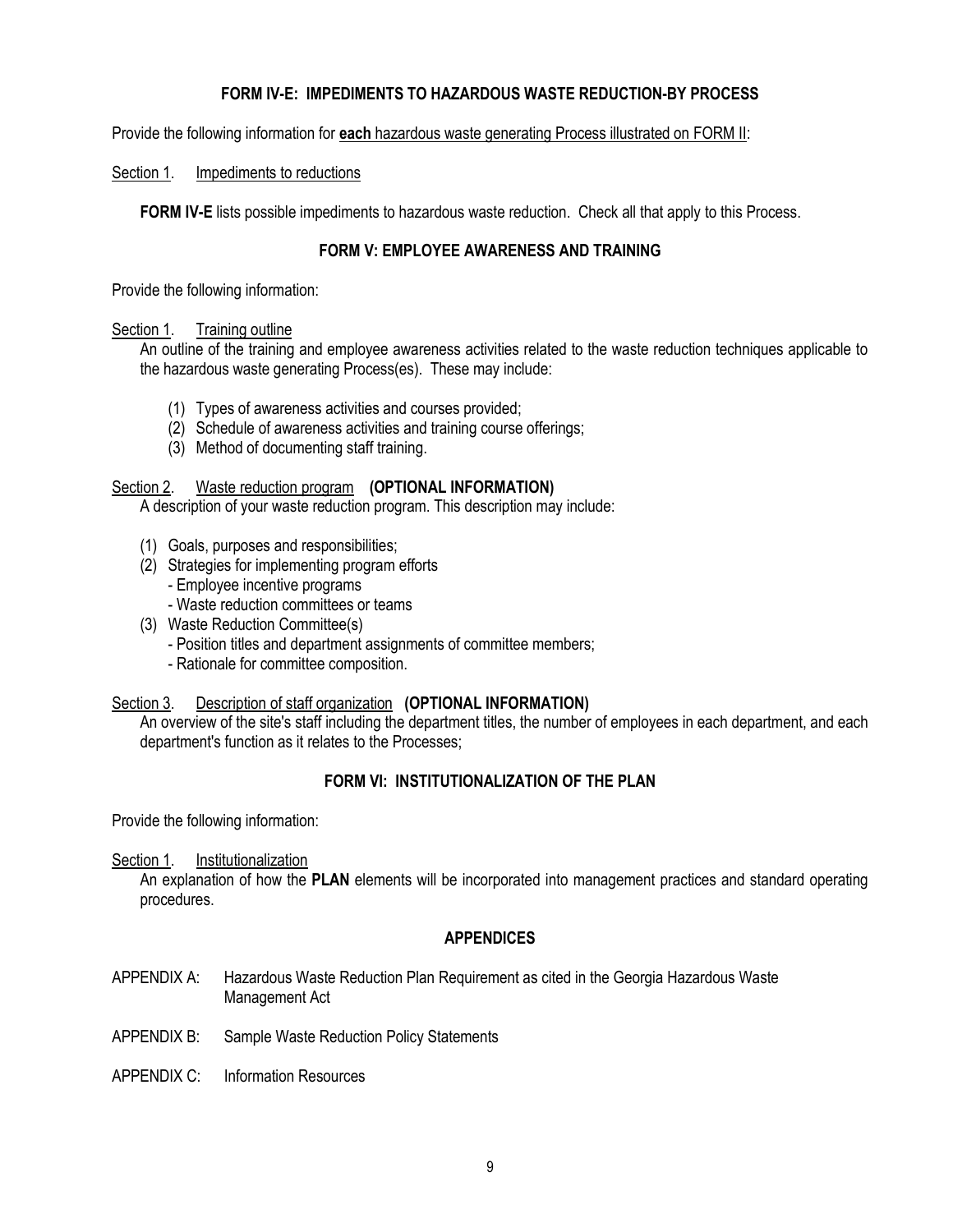#### **APPENDIX A**

#### **GEORGIA HAZARDOUS WASTE MANAGEMENT ACT HAZARDOUS WASTE REDUCTION PLAN CITATION**

#### **12-8-65.1. Hazardous waste reduction plans; specific performance goals; biennial progress reports; rules and regulations.**

(a) By not later than March 1, 1992, large quantity hazardous waste generators shall develop hazardous waste reduction plans and submit such plans to the director. At a minimum, the plans shall include:

 (1) A written policy articulating upper management and corporate support for the generator's hazardous waste reduction plan and a commitment to implement plan goals;

 (2) The scope and objectives of the plan, including the evaluation of technologies, procedures, and personnel training programs to ensure unnecessary hazardous waste is not generated and specific goals for hazardous waste reduction, based on what is technically and economically practical;

 (3) Internal analysis of hazardous waste streams, with periodic hazardous waste reduction assessments, to review individual processes or facilities and other activities where hazardous waste may be generated and identify opportunities to reduce or eliminate hazardous waste generation. Such assessments shall evaluate data on the types, amount, and hazardous constituents of hazardous waste generated, where and why that hazardous waste was generated within the production process or other operations, and potential hazardous waste reduction and recycling techniques applicable to those hazardous wastes;

 (4) Hazardous waste accounting systems that identify hazardous waste management costs and factor in liability, compliance, and oversight costs to the extent technically and economically practical;

 (5) Employee awareness and training programs to involve employees in hazardous waste reduction planning and implementation to the maximum extent feasible;

 (6) Institutionalization of the plan to ensure an ongoing effort as demonstrated by incorporation of the plan into management practice and procedures; and

 (7) Implementation of technically and economically practical hazardous waste reduction options, including a plan for implementation.

(b) As part of each hazardous waste reduction plan developed under subsection (a) of this Code section, each large quantity hazardous waste generator shall establish specific performance goals for the reduction of hazardous waste. Wherever technically and reduction of hazardous waste. economically practical, the specific performance goals established under this subsection shall be expressed in numeric terms. If the establishment of numeric performance goals is not practical, the performance goals shall include a clearly stated list of objectives designed to lead to the establishment of numeric goals as soon as practical. Each large quantity hazardous waste generator shall explain the rationale for each performance goal. The rationale for a particular performance goal shall address any impediments to hazardous waste reduction, including but not limited to the following:

 (1) The availability of technically practical hazardous waste reduction methods, including any anticipated changes in the future;

(2) Previously implemented reductions of hazardous waste; and

 (3) The economic practicability of available hazardous waste reduction methods, including any anticipated changes in the future.

(c) Examples of situations where hazardous waste reduction may not be economically practical as provided for in paragraph (3) of subsection (b) of this Code section include but are not limited to:

 (1) For valid reasons of priority, a particular company may choose first to address other more serious hazardous waste reduction concerns;

 (2) Necessary steps to reduce hazardous waste are likely to have significant adverse impacts on product quality; or

 (3) Legal or existing contractual obligations interfere with the necessary steps that would lead to hazardous waste reduction.

(d) All large quantity hazardous waste generators shall complete biennially a hazardous waste reduction progress report. A biennial progress report shall:

 (1) Analyze and quantify progress made, if any, in hazardous waste reduction, relative to each performance goal established under subsection (b) of this Code section; and

 (2) Set forth amendments to the hazardous waste reduction plan and explain the need for the amendments.

(e) The board may adopt and promulgate such rules and regulations as may be necessary to further define and implement the provisions of this Code section and Code Section 12-8-65.2, provided such rules and regulations are supplemental to and not in conflict with this Code section and Code Section 12-8-65.2.

Effective date -- Ga. L. 1992, p. 2234, § 5, effective July 1, 1992, reenacted this

Code section without change.<br>Code Commission notes. -- Pursuant to Code Section 28-9-5, in 1990, ". Such"<br>was substituted for "; such" in the middle of paragraph (3) of subsection (a), and<br>a comma was deleted following "pr

#### **12-8-65.2. Updating plans and reports; technical assistance; information available to public.**

(a) All large quantity hazardous waste generators shall complete and submit to the director a hazardous waste reduction plan on or before March 1, 1992. The plans shall be updated and progress reported on a biennial basis thereafter. The first updated biennial report shall be due in 1994 and shall be submitted to the director as prescribed in rules or regulations adopted by the board.

(b) Subject to available funding, the Georgia Institute of Technology shall provide technical assistance, if requested, to hazardous waste generators in reducing the amount and toxicity of hazardous waste generated, in preparing hazardous waste reduction plans, and in preparing biennial progress reports.

(c) The director shall maintain a copy of each hazardous waste reduction plan and biennial progress report received. information shall be available to the public at the director's or the division's office.

Effective date -- Ga. L. 1992, p. 2234, § 5, effective July 1, 1992, reenacted this Code section without change.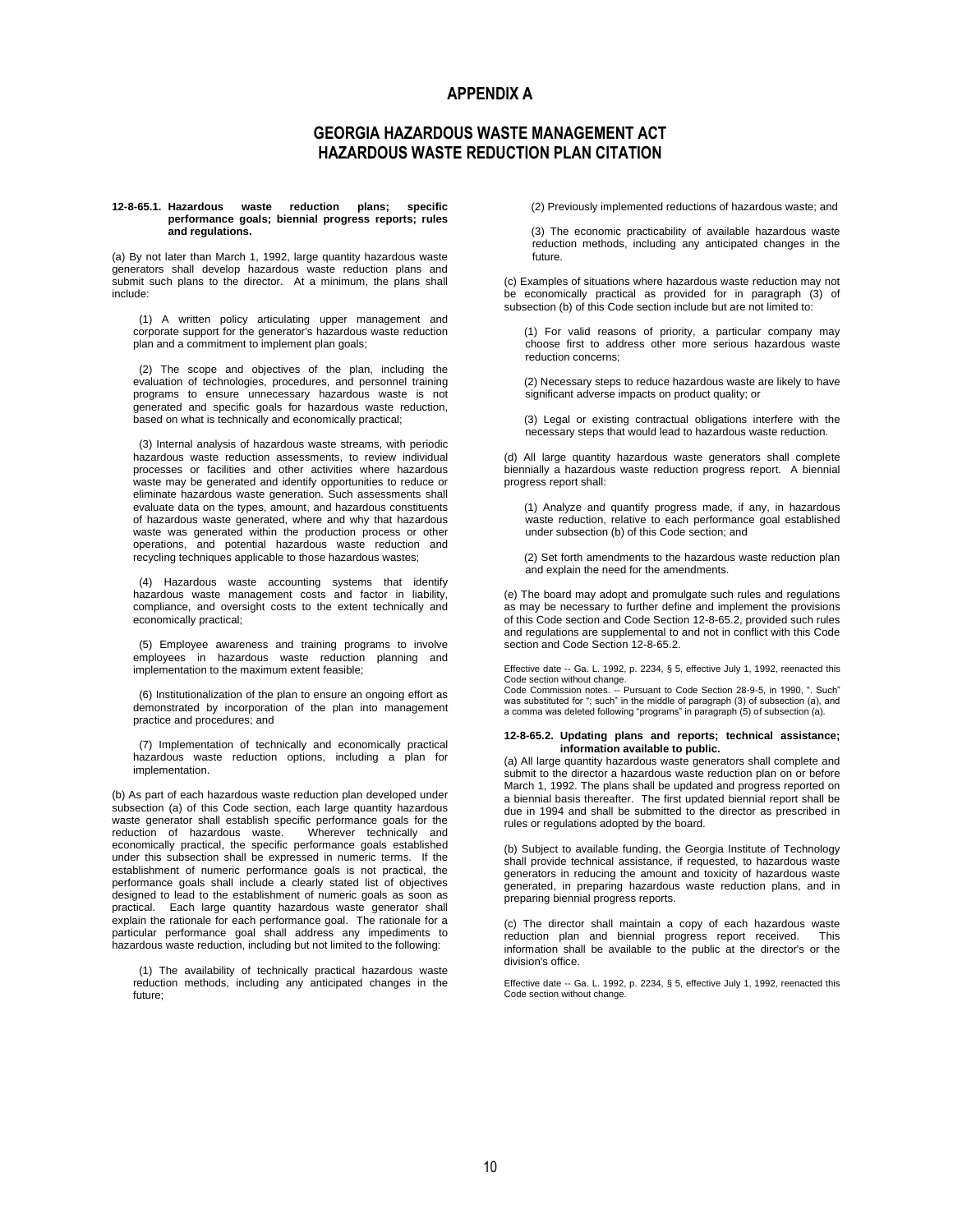#### **APPENDIX B SAMPLE WASTE REDUCTION POLICY STATEMENTS**

All employees need to be made aware of the need for waste reduction and the contribution that each individual can make. This can best be accomplished by issuing a policy statement on waste reduction. The policy should be issued by senior management and discussed with all employees to ensure commitment. The following are examples of waste reduction policy statements:

1. (Company Name)'s policy is to reduce all hazardous and nonhazardous waste to the minimum levels economically and technically practical and to be in full compliance with all Federal and State regulations;

As both a responsible citizen and (Company Name) employee, each individual is responsible for reducing waste during working hours, for complying fully with all waste reduction program goals established by the company, and for not violating any Federal or State waste regulations;

Employees are urged to come forth with suggestions for further reducing waste in their own work area and in any other area about which they may have ideas;

Mr./Ms. \_\_\_\_\_\_\_\_ has been given overall company responsibility for establishing the training programs and operating procedures required to implement this policy.

- 2. (Company Name) advocates a clean and safe environment. Its policy is to minimize the generation of hazardous and nonhazardous solid wastes and, insofar as possible, to eliminate air and water pollutants. It seeks to the help of all employees in the achievement of these objectives. Further, (Company Name) wants its employees to be fully aware of all hazardous and potentially dangerous chemicals or equipment used in the work place and to use them in a completely safe manner. Finally, it is (Company Name)'s desire to operate in full compliance with all applicable Federal and State environmental regulations.
- 3. (Company Name) is committed to excellence and leadership in protecting the environment. In keeping with this policy, our objective is to reduce waste and emissions. We strive to minimize adverse impact on the air, water, and land through excellence in waste reduction. By successfully reducing waste at its source, we can achieve cost savings, increase operational efficiencies, improve the quality of our products and services, operate in full compliance with all Federal and State environmental regulations, and maintain a safe and healthy workplace for our employees. (Company Name) promotes environmentally sound recycling, reuse, and reclamation of all waste streams.
- 4. (Company Name) is committed to excellence in environmental protection. Our policy is to constantly seek opportunities in source reduction, thereby achieving advantages in cost minimization, operational efficiencies, and quality. This reaffirms our goals to provide a safe and healthy environment for the growth of our employees and neighbors in the community.
- 5. (Company Name) and its employees are committed to preserving our environment through an innovative waste reduction program. Utilizing the latest waste reduction techniques, employee involvement, and top management support, we pledge to reduce the generation of hazardous and other wastes to the maximum extent possible.
- 6. At (Company Name), protecting the environment is a high priority. We are pledged to eliminate or reduce, wherever possible: 1) our generation of hazardous and other wastes; 2) our use of toxic substances; and 3) our release of toxic pollutants. When wastes or releases cannot be avoided, we are committed to recycling, treatment, and disposal in ways that minimize any undesirable impacts on the air, water and land.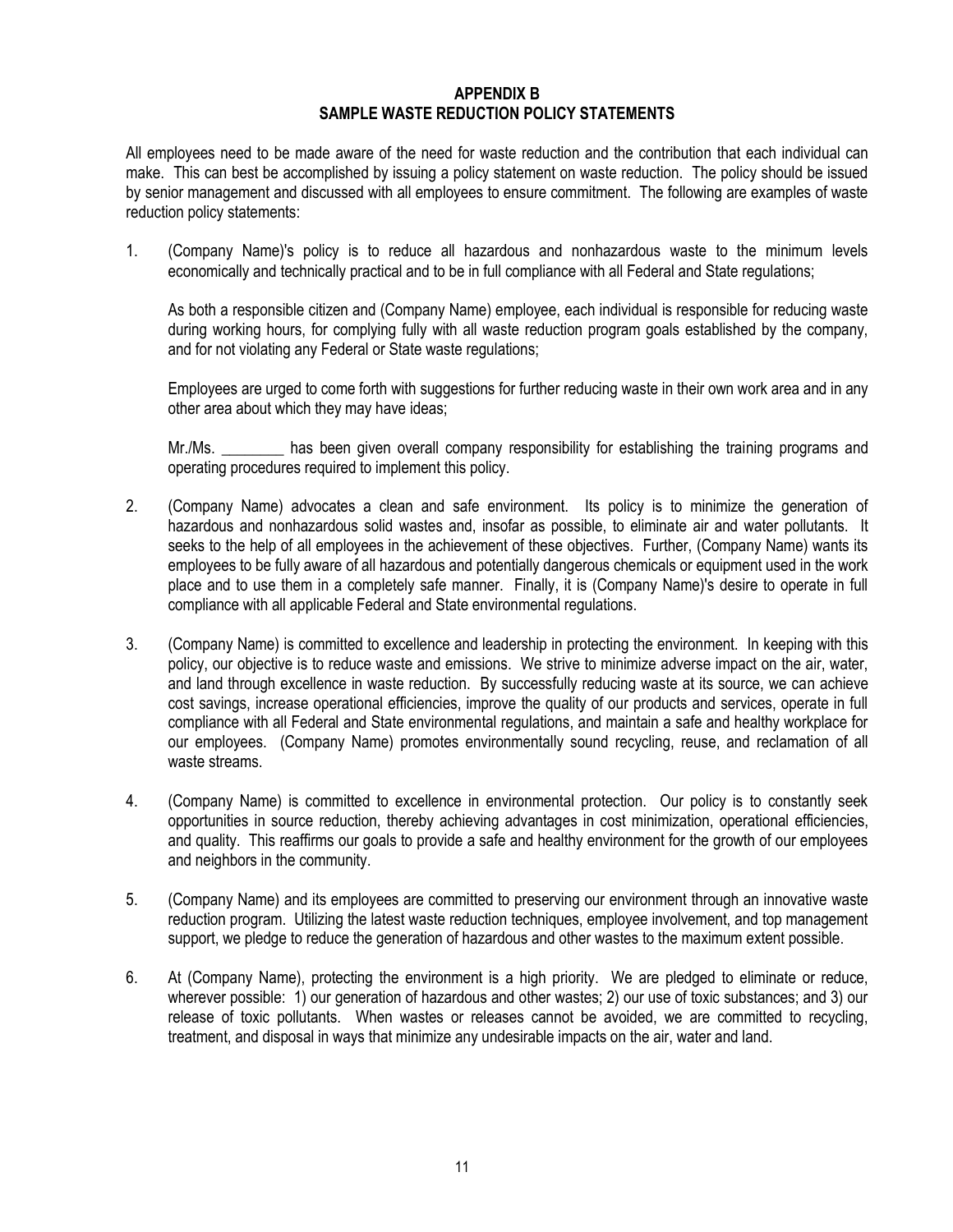#### **APPENDIX C**

#### **INFORMATION RESOURCES**

#### For assistance in the completion of the **PLAN**:

Georgia Dept. of Natural Resources Environmental Protection Division Land Protection Branch Hazardous Waste Compliance Program 404-657-8600 [Linda.Weglewski@dnr.ga.gov](mailto:Linda.Weglewski@dnr.ga.gov) [Jeffery.Bankhead@dnr.ga.gov](mailto:Jeffery.Bankhead@dnr.ga.gov)

For general information on pollution prevention and waste minimization:

Southeast Recycling Development Council [Southeast Recycling Development Council -](https://serdc.org/) Home (serdc.org)

U. S. Environmental Protection Agency Office of Pollution Prevention (P2) [Pollution Prevention \(P2\) | US EPA](https://www.epa.gov/p2)

U. S. Environmental Protection Agency National Service Center for Environmental Publications [National Service Center for Environmental Publications | US EPA](https://www.epa.gov/nscep)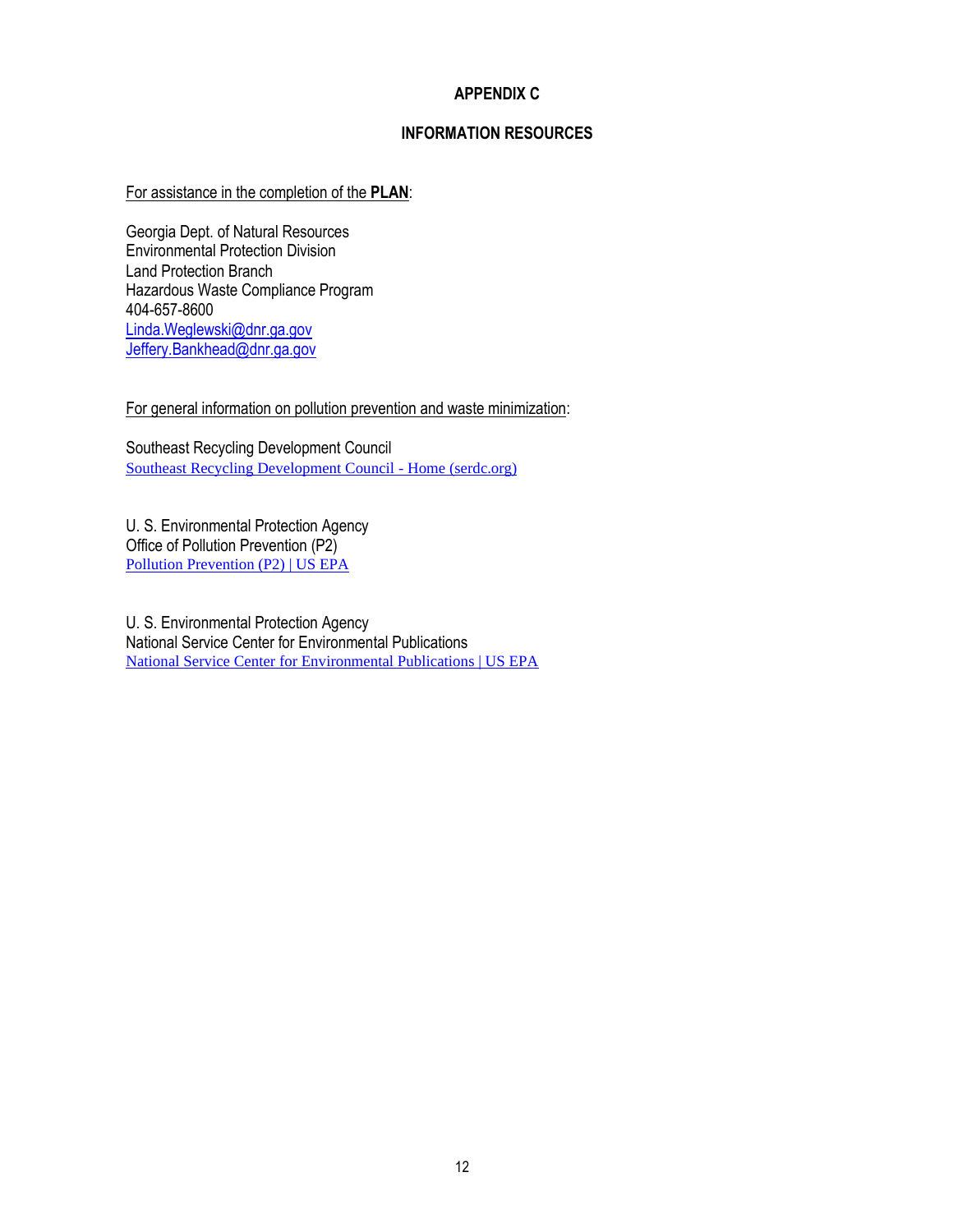

## **FORM I: IDENTIFICATION AND CERTIFICATION**

Read the instructions on page 4 before completing this form.

| Section 1. Site location and location address.                          |                                                                                                                                                                                                                                                                                                                        |              |                   |  |
|-------------------------------------------------------------------------|------------------------------------------------------------------------------------------------------------------------------------------------------------------------------------------------------------------------------------------------------------------------------------------------------------------------|--------------|-------------------|--|
| <b>Site Name</b>                                                        |                                                                                                                                                                                                                                                                                                                        | EPA ID No.   |                   |  |
|                                                                         |                                                                                                                                                                                                                                                                                                                        |              |                   |  |
|                                                                         |                                                                                                                                                                                                                                                                                                                        |              |                   |  |
| <b>Street Address and Number</b>                                        |                                                                                                                                                                                                                                                                                                                        |              |                   |  |
|                                                                         |                                                                                                                                                                                                                                                                                                                        |              |                   |  |
|                                                                         |                                                                                                                                                                                                                                                                                                                        |              |                   |  |
|                                                                         |                                                                                                                                                                                                                                                                                                                        |              |                   |  |
| City                                                                    |                                                                                                                                                                                                                                                                                                                        | <b>State</b> | ZIP               |  |
|                                                                         |                                                                                                                                                                                                                                                                                                                        |              |                   |  |
|                                                                         |                                                                                                                                                                                                                                                                                                                        |              |                   |  |
| Section 2.<br>Mailing address                                           |                                                                                                                                                                                                                                                                                                                        |              |                   |  |
| <b>Street Address or Box Number</b>                                     |                                                                                                                                                                                                                                                                                                                        |              |                   |  |
|                                                                         |                                                                                                                                                                                                                                                                                                                        |              |                   |  |
|                                                                         |                                                                                                                                                                                                                                                                                                                        |              |                   |  |
|                                                                         |                                                                                                                                                                                                                                                                                                                        |              |                   |  |
| City                                                                    |                                                                                                                                                                                                                                                                                                                        | State        | ZIP               |  |
|                                                                         |                                                                                                                                                                                                                                                                                                                        |              |                   |  |
|                                                                         |                                                                                                                                                                                                                                                                                                                        |              |                   |  |
|                                                                         |                                                                                                                                                                                                                                                                                                                        |              |                   |  |
| Section 3.                                                              | Name, title, and telephone number of the person who should be contacted if questions arise regarding this report.                                                                                                                                                                                                      |              |                   |  |
| Last name, First                                                        |                                                                                                                                                                                                                                                                                                                        | Title        | Telephone         |  |
|                                                                         |                                                                                                                                                                                                                                                                                                                        |              |                   |  |
|                                                                         |                                                                                                                                                                                                                                                                                                                        |              |                   |  |
|                                                                         |                                                                                                                                                                                                                                                                                                                        |              |                   |  |
| Section 4.                                                              | North American Industry Classification System (NAICS) Code(s). Enter the same codes that you entered on the 2013 Hazardous Waste                                                                                                                                                                                       |              |                   |  |
| Report.<br>Α.                                                           | <b>B.</b>                                                                                                                                                                                                                                                                                                              | C.           | D.                |  |
|                                                                         |                                                                                                                                                                                                                                                                                                                        |              |                   |  |
|                                                                         |                                                                                                                                                                                                                                                                                                                        |              |                   |  |
|                                                                         |                                                                                                                                                                                                                                                                                                                        |              |                   |  |
|                                                                         |                                                                                                                                                                                                                                                                                                                        |              |                   |  |
| Section 5.                                                              | "I certify under penalty of law that this document and all attachments were prepared under my direction or supervision in accordance with                                                                                                                                                                              |              |                   |  |
|                                                                         | a system designed to assure that qualified personnel properly gather and evaluate the information submitted. Based on my inquiry of the person or persons<br>who manage the system, or those persons directly responsible for gathering the information, the information submitted is, to the best of my knowledge and |              |                   |  |
|                                                                         | belief, true, accurate and complete. I am aware that there are significant penalties under the Georgia Hazardous Waste Management Act for submitting false                                                                                                                                                             |              |                   |  |
| information, including the possibility of fine, imprisonment, or both." |                                                                                                                                                                                                                                                                                                                        |              |                   |  |
|                                                                         |                                                                                                                                                                                                                                                                                                                        |              |                   |  |
| Last name, first                                                        |                                                                                                                                                                                                                                                                                                                        | Title        |                   |  |
|                                                                         |                                                                                                                                                                                                                                                                                                                        |              |                   |  |
|                                                                         |                                                                                                                                                                                                                                                                                                                        |              |                   |  |
|                                                                         |                                                                                                                                                                                                                                                                                                                        |              |                   |  |
| Signature                                                               |                                                                                                                                                                                                                                                                                                                        |              | Date of Signature |  |
|                                                                         |                                                                                                                                                                                                                                                                                                                        |              |                   |  |
|                                                                         |                                                                                                                                                                                                                                                                                                                        |              |                   |  |
|                                                                         |                                                                                                                                                                                                                                                                                                                        |              |                   |  |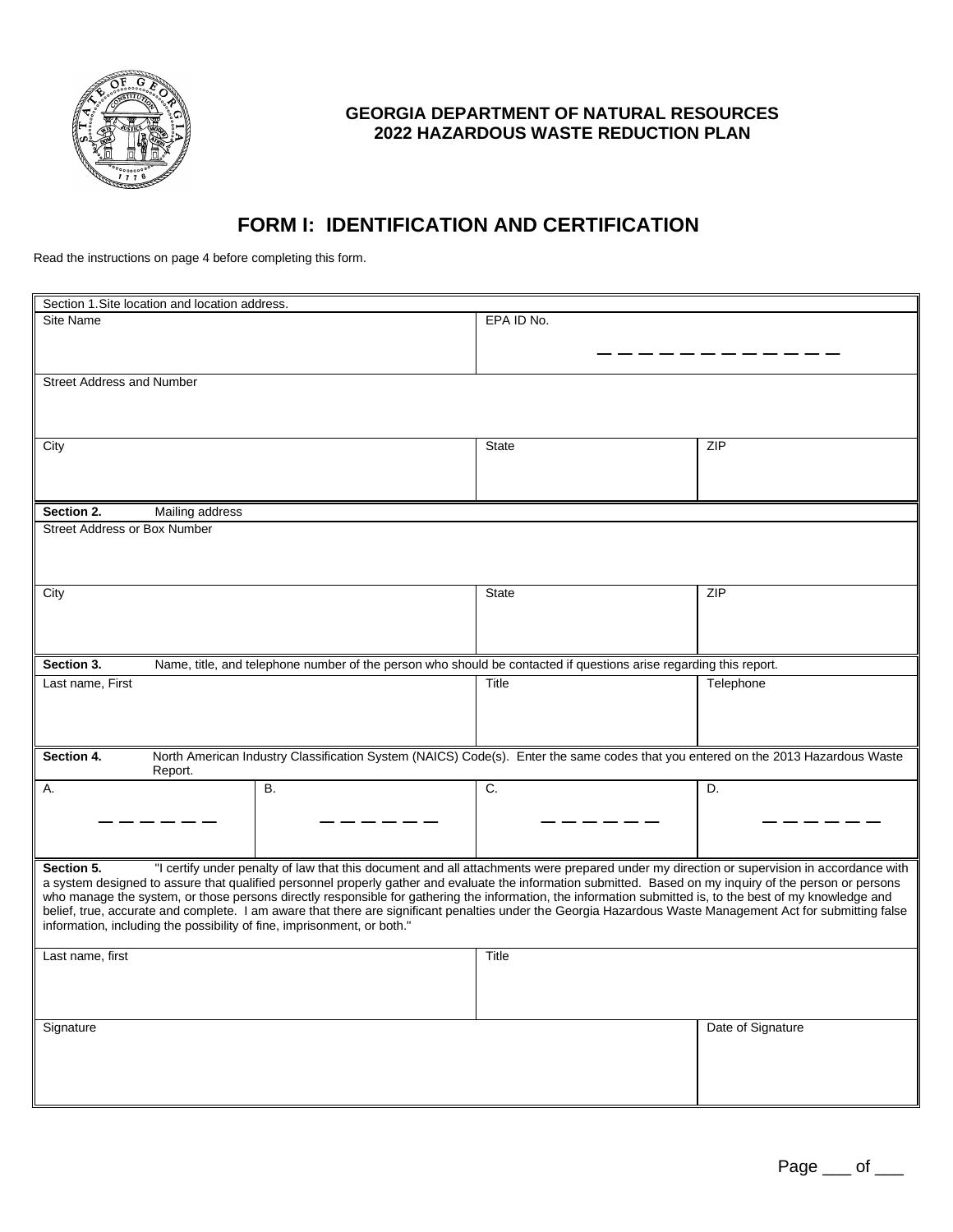#### **GEORGIA DEPARTMENT OF NATURAL RESOURCES WASTE REDUCTION PLAN UPDATE**

#### PROGRESS REPORT

#### Instructions

**This report may be used if you previously submitted a Waste Reduction Plan to EPD.** Include From I: Identification and Certification with your progress report. If you have not previously submitted a Plan, do not complete this form but complete all other required forms in this package according to instructions. You should complete all other forms if significant changes in your processes or waste reduction efforts warrant.

It is recommended that you review your original plan and discuss each portion of it here. The discussion should include an assessment of its effectiveness, its ease of implementation and any positive or negative outcomes during the last two years. It is also important to include any numerical data or results that support the narrative. Specifically, discuss how you are tracking your performance goals either numerically or subjectively. To enable EPD to perform a meaningful review of the progress reports, EPD recommends that each Section of your previous plan be outlined by Form number, page number and section number. For example:

Form II, page 4 of 12 Form III, page 6 of 12, Section 2 Use additional copies of this form as needed.

**Narrative** 

SITE NAME: \_\_\_\_\_\_\_\_\_\_\_\_\_\_\_\_\_\_\_\_\_\_\_\_\_\_\_\_\_\_\_\_\_\_\_\_\_ EPA ID NO: \_ \_ \_ \_ \_ \_ \_ \_ \_ \_ \_ \_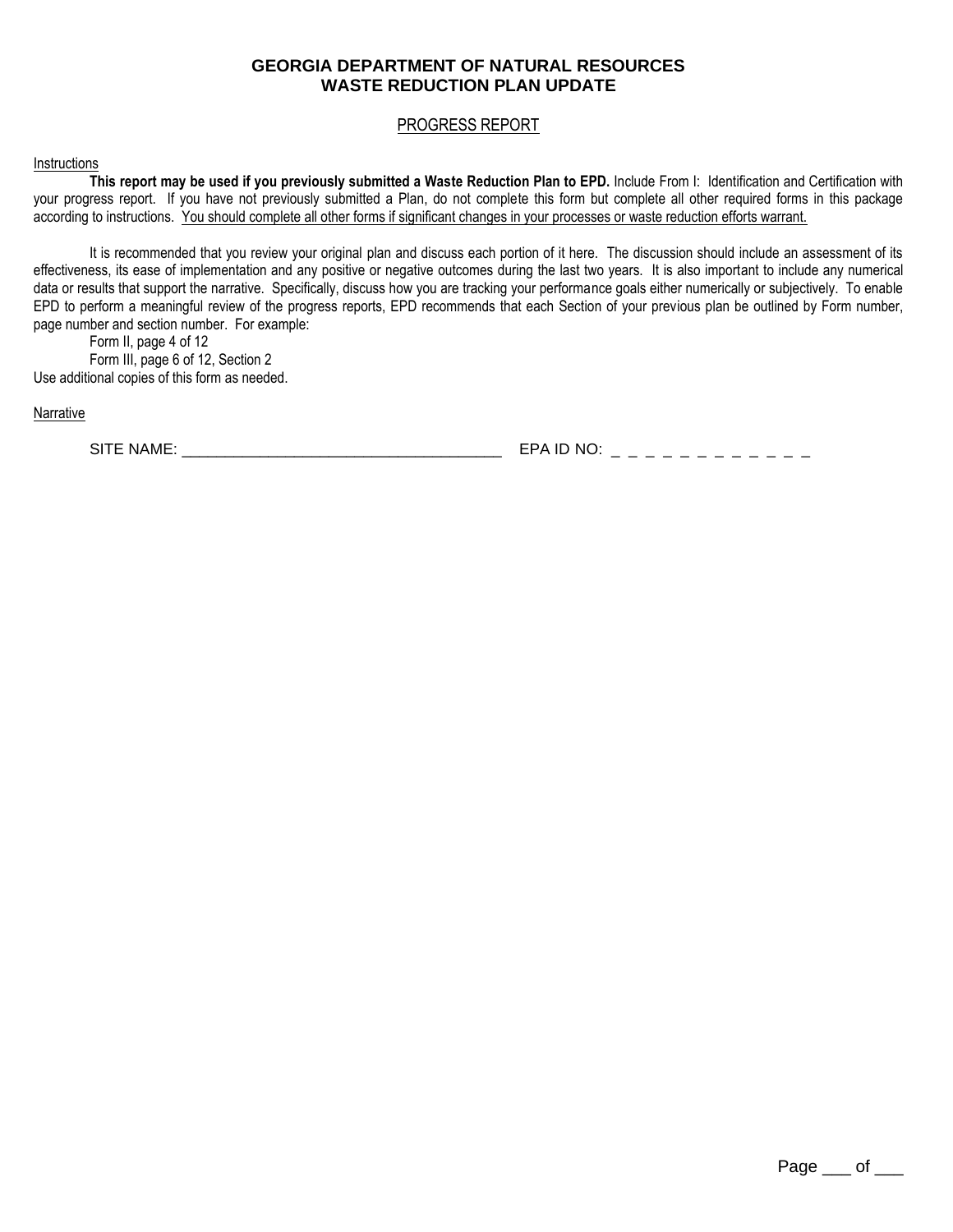### **FORM II: DESCRIPTION OF PROCESSES THAT GENERATE HAZARDOUS WASTE AND CORRESPONDING PROCESS FLOW DIAGRAM(S)**

**SITE NAME: \_\_\_\_\_\_\_\_\_\_\_\_\_\_\_\_\_\_\_\_\_\_\_\_\_\_\_\_\_\_\_\_\_\_\_\_\_\_\_ EPA ID NO: \_ \_ \_ \_ \_ \_ \_ \_ \_ \_ \_ \_**

Read the instructions on page 5 before completing this form. This form must include Section 1. Narrative Description and Section 2. Process Flow Diagram.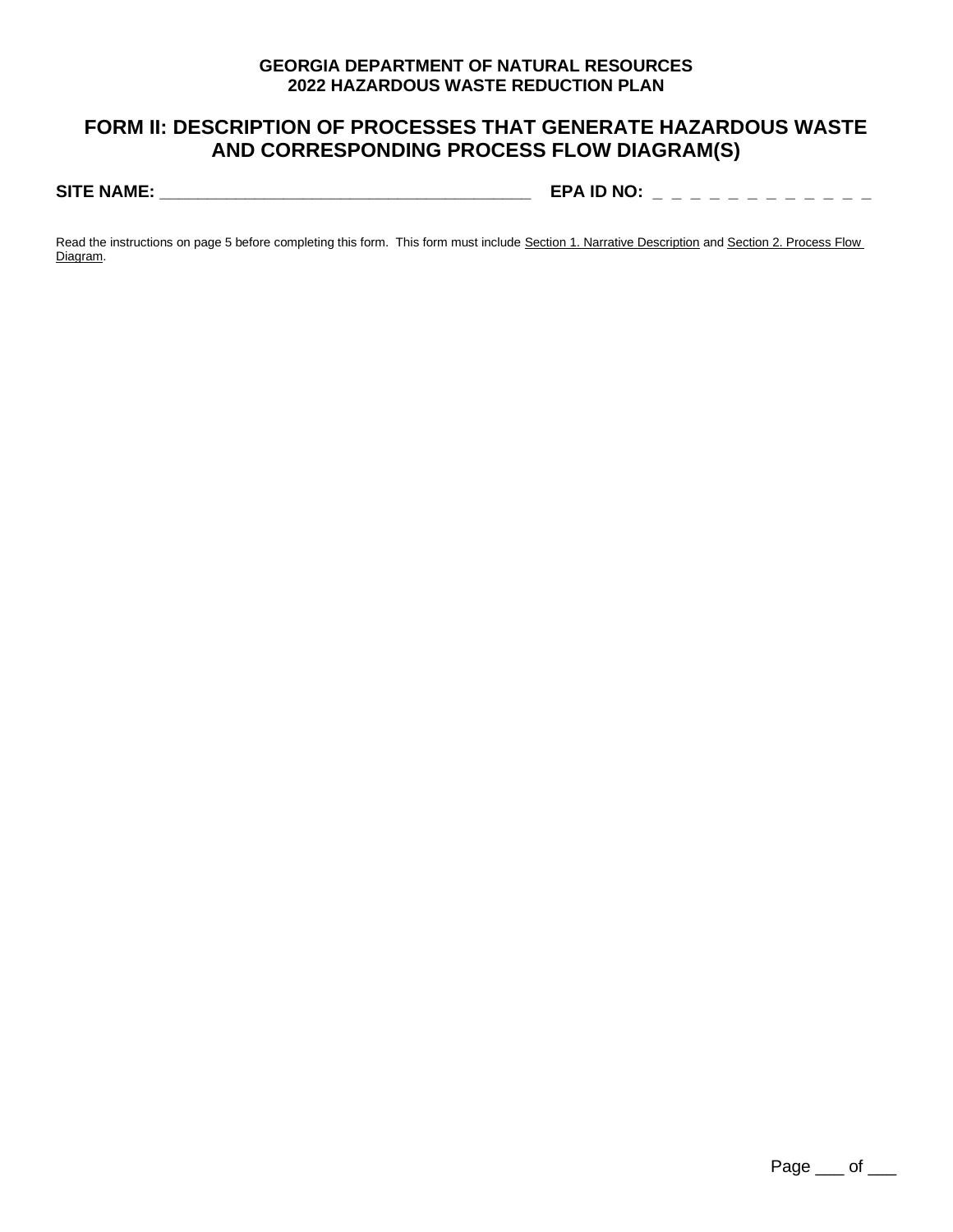### **FORM III: WASTE REDUCTION POLICY STATEMENT; SCOPE AND OBJECTIVES**

**SITE NAME: \_\_\_\_\_\_\_\_\_\_\_\_\_\_\_\_\_\_\_\_\_\_\_\_\_\_\_\_\_\_\_\_\_\_\_\_\_\_\_ EPA ID NO: \_ \_ \_ \_ \_ \_ \_ \_ \_ \_ \_ \_** 

Read the instructions on page 6 before completing this form.

Section 1. Policy Statement

Section 2. Scope and Objectives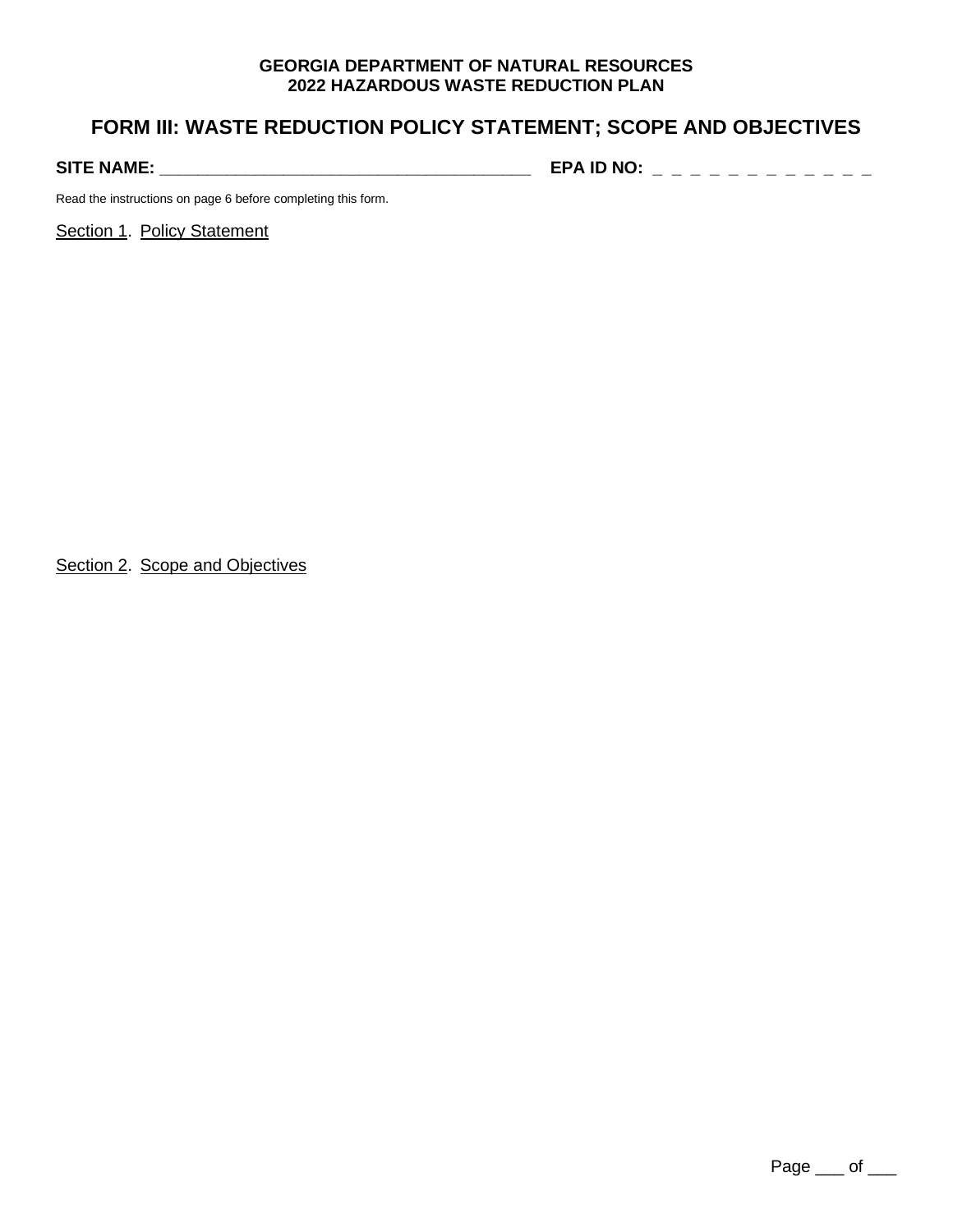### **FORM IV-A: PERFORMANCE GOALS FOR REDUCTIONS-BY PROCESS**

**SITE NAME: \_\_\_\_\_\_\_\_\_\_\_\_\_\_\_\_\_\_\_\_\_\_\_\_\_\_\_\_\_\_\_\_\_\_\_\_\_\_\_ EPA ID NO: \_ \_ \_ \_ \_ \_ \_ \_ \_ \_ \_ \_ PROCESS: \_\_\_\_\_\_\_\_\_\_\_\_\_\_\_\_\_\_\_\_\_\_\_\_\_\_\_\_\_\_\_\_\_\_\_\_\_\_\_**

Read the instructions on page 6 before completing this form.

Section 1. Short and long term goals

Section 2. Goal Rationales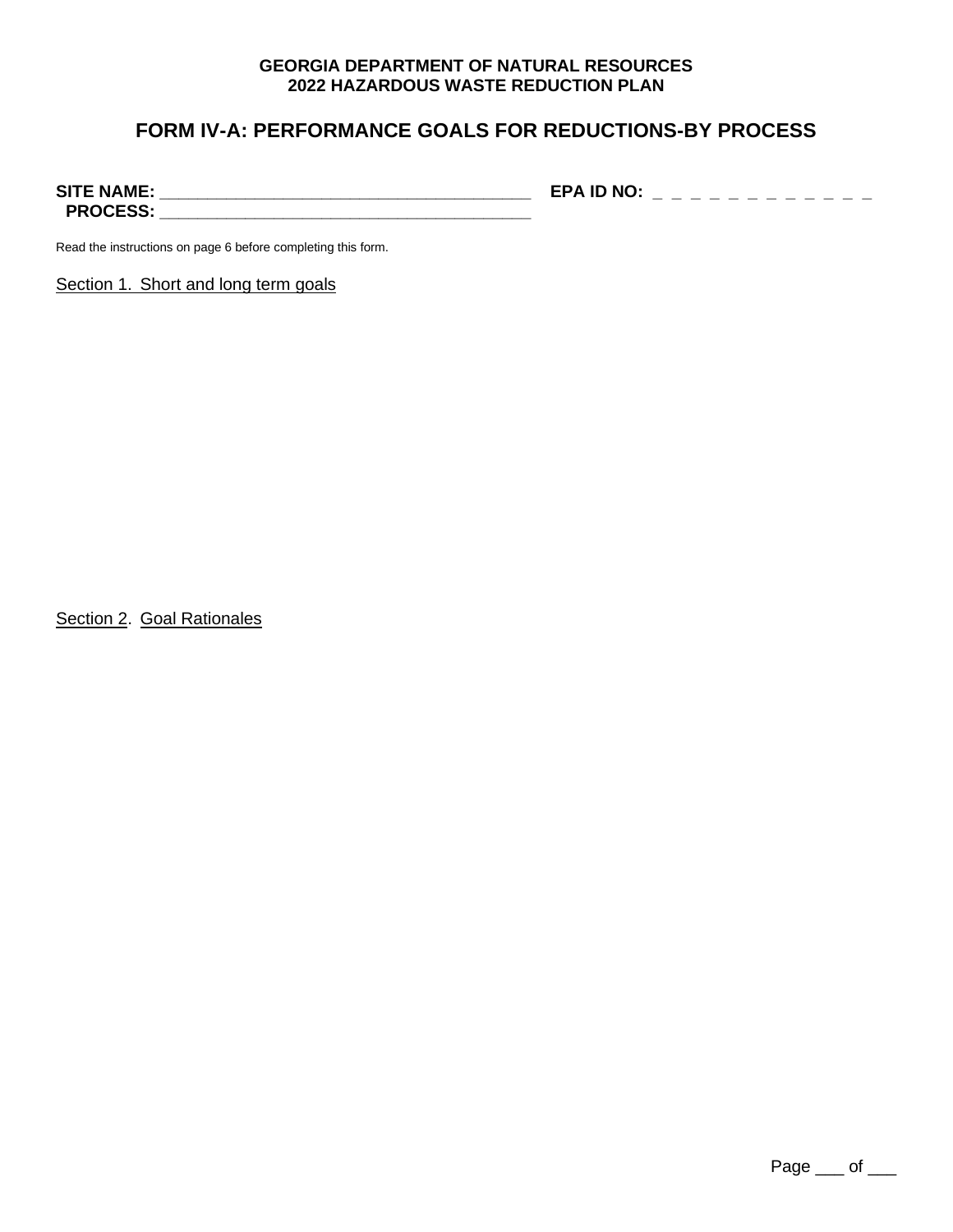### **FORM IV-B: ANALYSIS OF HAZARDOUS WASTE STREAMS-BY PROCESS**

**SITE NAME: \_\_\_\_\_\_\_\_\_\_\_\_\_\_\_\_\_\_\_\_\_\_\_\_\_\_\_\_\_\_\_\_\_\_\_ EPA ID NO: \_ \_ \_ \_ \_ \_ \_ \_ \_ \_ \_ \_** 

**PROCESS: \_\_\_\_\_\_\_\_\_\_\_\_\_\_\_\_\_\_\_\_\_\_\_\_\_\_\_\_\_\_\_\_\_\_\_\_\_**

Read the instructions on page 7 before completing this form.

Section 1. Hazardous constituents of hazardous waste

Name of the Waste Stream Hazardous constituents Amount generated (in lbs.) Year data collected

Section 2. Hazardous waste generation

Name of waste stream EPA Waste Code Amount generated (in lbs.) Year data collected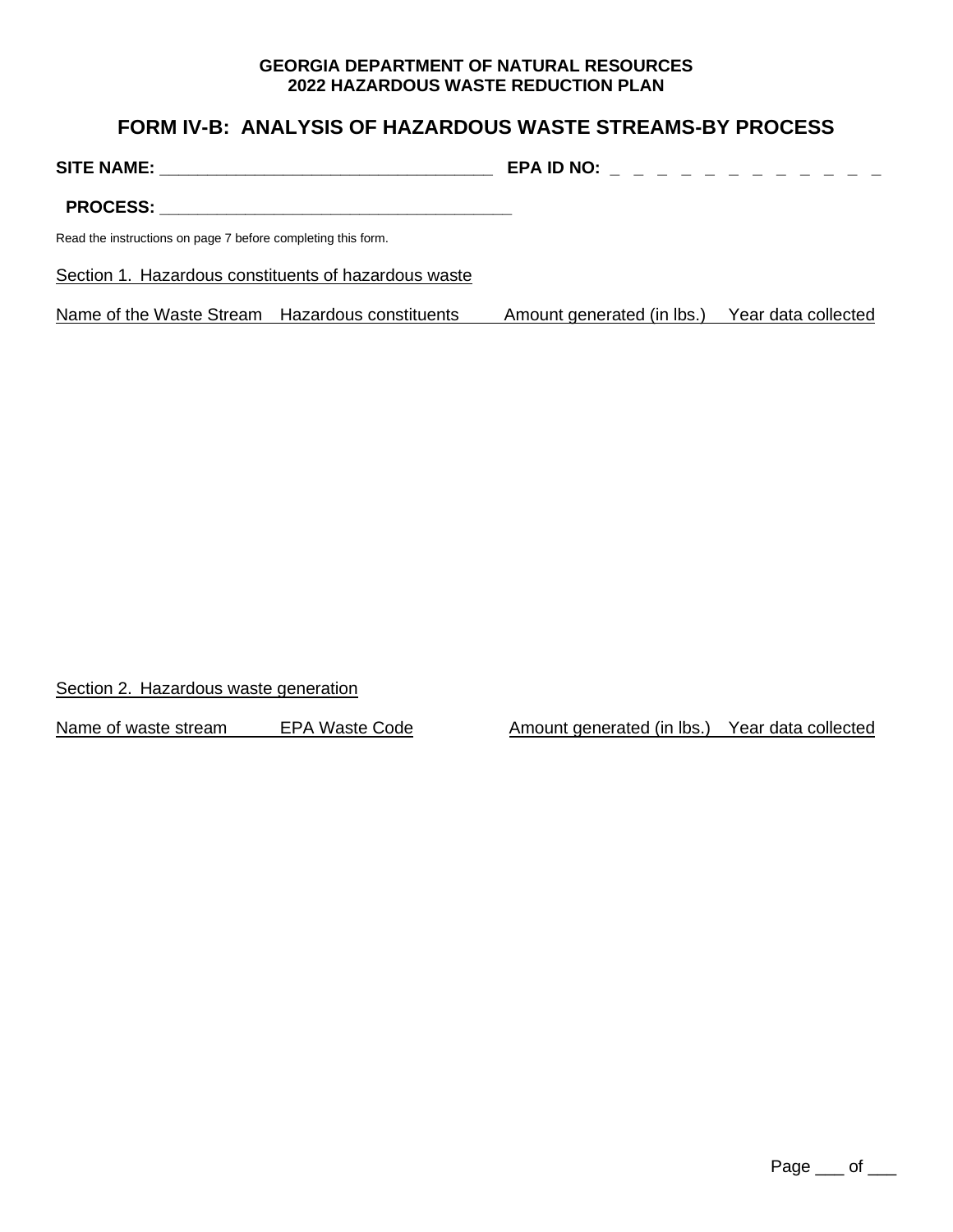### **FORM IV-B: ANALYSIS OF HAZARDOUS WASTE STREAMS-BY PROCESS CONTINUED**

**SITE NAME: \_\_\_\_\_\_\_\_\_\_\_\_\_\_\_\_\_\_\_\_\_\_\_\_\_\_\_\_\_\_\_\_\_\_\_\_\_\_\_ EPA ID NO: \_ \_ \_ \_ \_ \_ \_ \_ \_ \_ \_ \_** 

**PROCESS: \_\_\_\_\_\_\_\_\_\_\_\_\_\_\_\_\_\_\_\_\_\_\_\_\_\_\_\_\_\_\_\_\_\_\_\_\_\_\_**

Section 3. Accounting system

(1) Hazardous waste accounting system

### **OPTIONAL INFORMATION:**

(2) Date of waste reduction assessment of the hazardous waste generating Processes: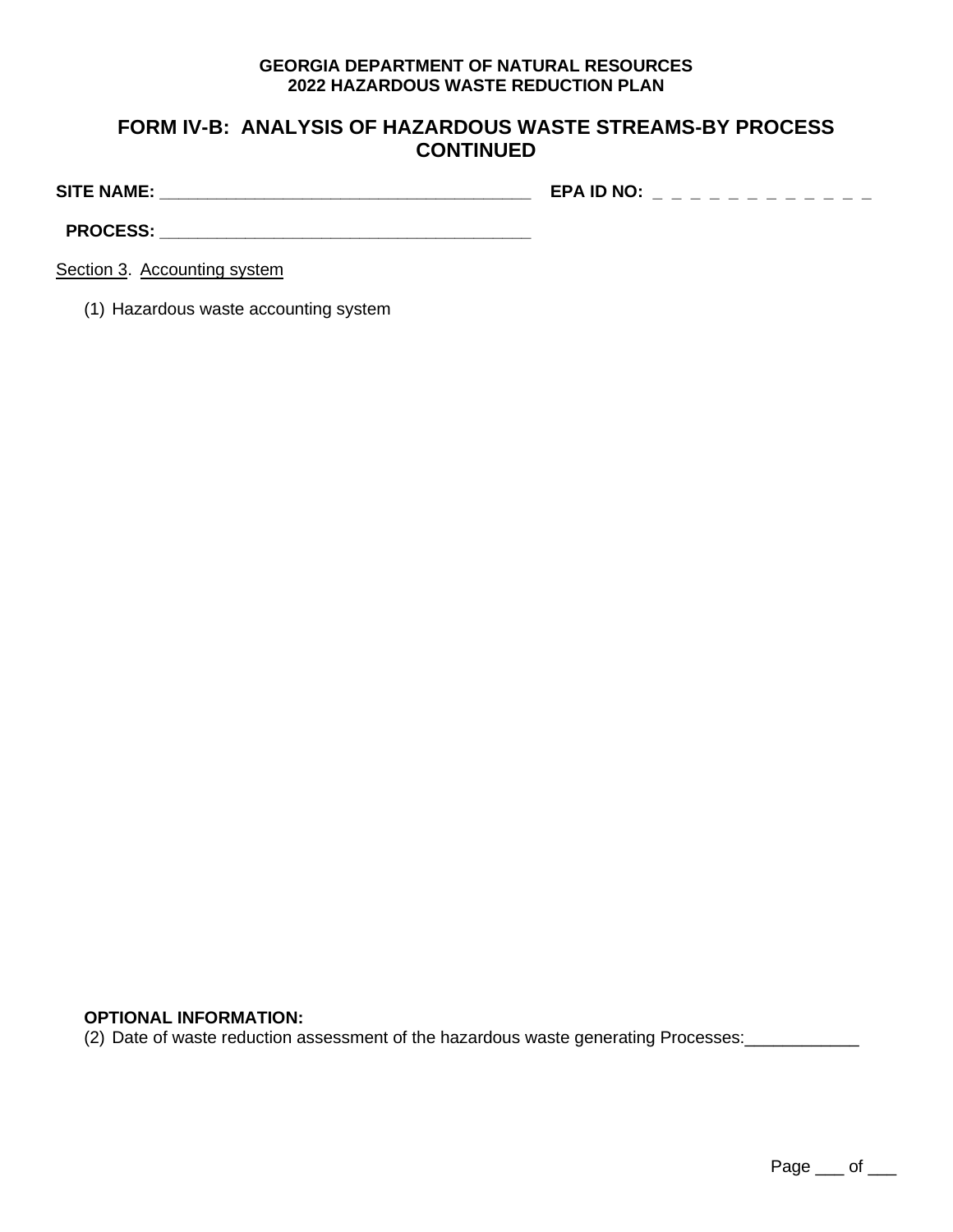### **FORM IV-C: POTENTIAL HAZARDOUS WASTE REDUCTION OPTIONS-BY PROCESS**

**SITE NAME: \_\_\_\_\_\_\_\_\_\_\_\_\_\_\_\_\_\_\_\_\_\_\_\_\_\_\_\_\_\_\_\_\_\_\_\_\_\_\_ EPA ID NO: \_ \_ \_ \_ \_ \_ \_ \_ \_ \_ \_ \_** 

#### PROCESS: **with a set of the set of the set of the set of the set of the set of the set of the set of the set of the set of the set of the set of the set of the set of the set of the set of the set of the set of the set of**

Read the instructions on page 7 before completing this form. This form must include Section 1. Potential reduction options and Section 2. Evaluation of options.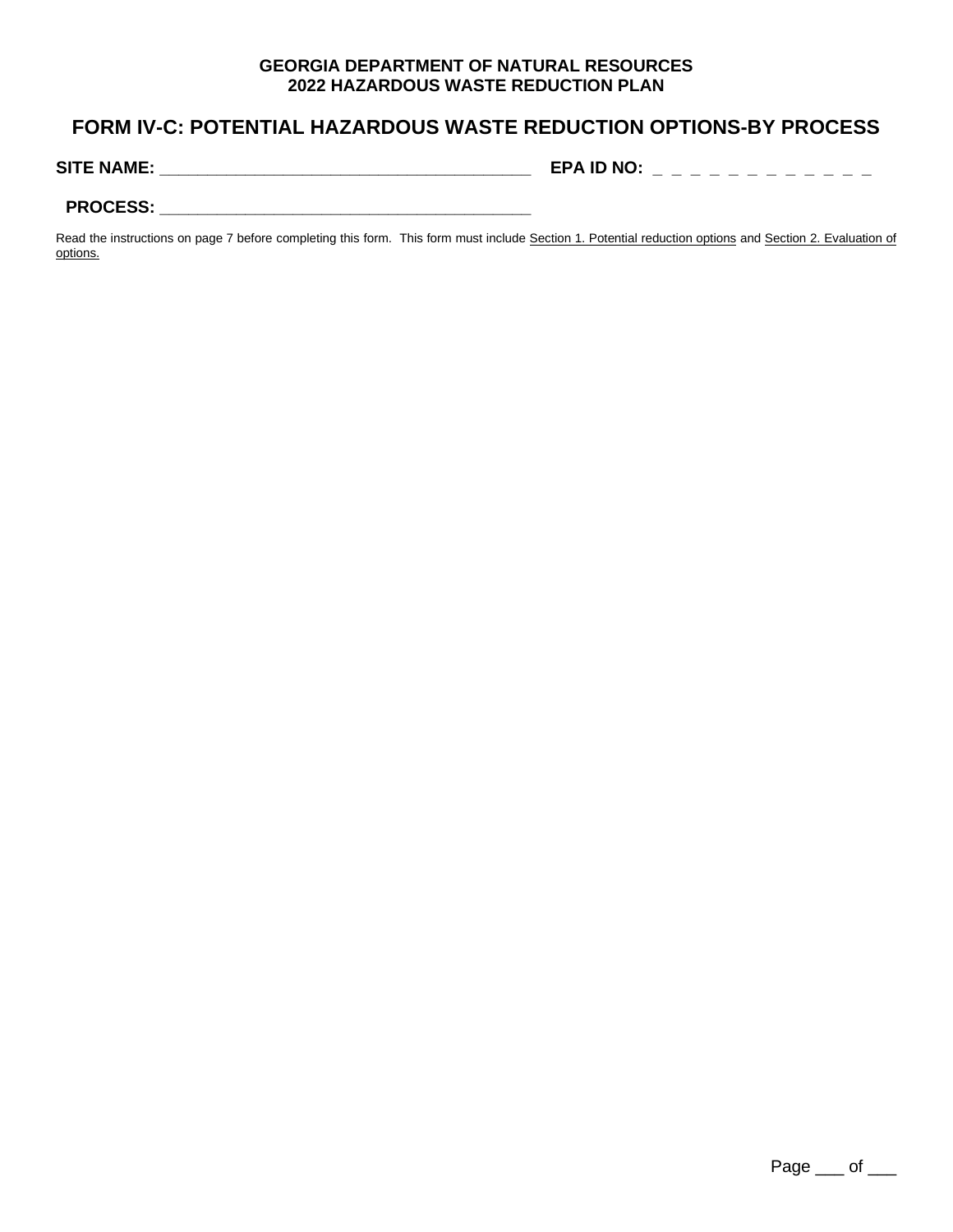### **FORM IV-D: PREVIOUS HAZARDOUS WASTE REDUCTION ACTIVITIES-BY PROCESS**

**SITE NAME: \_\_\_\_\_\_\_\_\_\_\_\_\_\_\_\_\_\_\_\_\_\_\_\_\_\_\_\_\_\_\_\_\_\_\_\_\_\_\_ EPA ID NO: \_ \_ \_ \_ \_ \_ \_ \_ \_ \_ \_ \_ PROCESS: \_\_\_\_\_\_\_\_\_\_\_\_\_\_\_\_\_\_\_\_\_\_\_\_\_\_\_\_\_\_\_\_\_\_\_\_\_\_\_**

Read the instructions on page 8 before completing this form.

|  | If data is available, provide information for all the activities that apply to this Process. |  |  |  |
|--|----------------------------------------------------------------------------------------------|--|--|--|
|--|----------------------------------------------------------------------------------------------|--|--|--|

|                                                                                       | <b>Waste Reduction Activities</b> | Pay-Back Time | % Volume Reduction | Reason, if Activity Terminated |
|---------------------------------------------------------------------------------------|-----------------------------------|---------------|--------------------|--------------------------------|
| Source reduction options                                                              |                                   |               |                    |                                |
| (a) Improved operating/housekeeping practices                                         |                                   |               |                    |                                |
| (b) Scheduling to eliminate frequent equipment cleaning                               |                                   |               |                    |                                |
| (c) Process change                                                                    |                                   |               |                    |                                |
| (d) Equipment change                                                                  |                                   |               |                    |                                |
| (e) Change in the composition or design of a product                                  |                                   |               |                    |                                |
| (f) Input substitution or input materials modification                                |                                   |               |                    |                                |
| (g) Segregation of wastes                                                             |                                   |               |                    |                                |
| $(h)$ Other: $(1)$                                                                    |                                   |               |                    |                                |
| (2)                                                                                   |                                   |               |                    |                                |
| (3)                                                                                   |                                   |               |                    |                                |
|                                                                                       |                                   |               |                    |                                |
| Recycling options                                                                     |                                   |               |                    |                                |
| (i) Return a waste into the originating Process as a<br>substitute for a raw material |                                   |               |                    |                                |
| $(j)$ Other: $(1)$                                                                    |                                   |               |                    |                                |
| (2)                                                                                   |                                   |               |                    |                                |
| (3)                                                                                   |                                   |               |                    |                                |
|                                                                                       |                                   |               |                    |                                |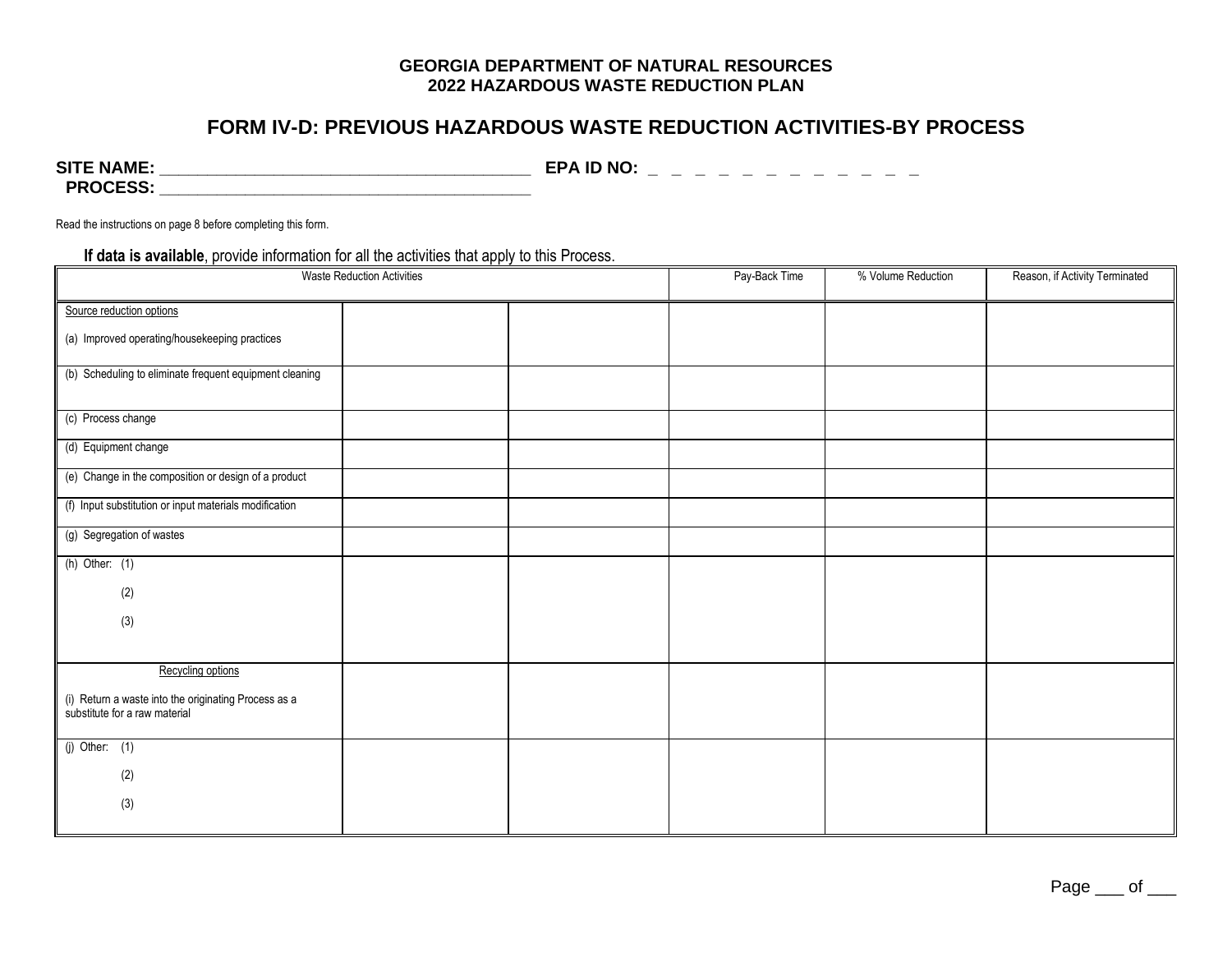### **FORM IV-D: PREVIOUS HAZARDOUS WASTE REDUCTION ACTIVITIES-BY PROCESS CONTINUED**

**SITE NAME: \_\_\_\_\_\_\_\_\_\_\_\_\_\_\_\_\_\_\_\_\_\_\_\_\_\_\_\_\_\_\_\_\_\_\_\_\_\_\_ EPA ID NO: \_ \_ \_ \_ \_ \_ \_ \_ \_ \_ \_ \_ PROCESS: \_\_\_\_\_\_\_\_\_\_\_\_\_\_\_\_\_\_\_\_\_\_\_\_\_\_\_\_\_\_\_\_\_\_\_\_\_\_\_**

| <b>Waste Reduction Activities</b>                                                                                                                  | Date Implemented | Cost to Implement | Pay-Back Time | % Volume<br>Reduction | Reason, If Activity<br>Terminated |
|----------------------------------------------------------------------------------------------------------------------------------------------------|------------------|-------------------|---------------|-----------------------|-----------------------------------|
| <b>Management Activity</b>                                                                                                                         |                  |                   |               |                       |                                   |
| (k) Gained top management support for waste reduction<br>activity                                                                                  |                  |                   |               |                       |                                   |
| (I) Implemented employee awareness activity                                                                                                        |                  |                   |               |                       |                                   |
| (m) Implemented employee training program in waste<br>reduction techniques                                                                         |                  |                   |               |                       |                                   |
| (n) Implemented employee incentive program (rewarding<br>employee ideas and accomplishments that support the<br>hazardous waste reduction program) |                  |                   |               |                       |                                   |
| (o) Developed a characterization of your waste generation                                                                                          |                  |                   |               |                       |                                   |
| (p) Generated a raw materials or waste cost allocation<br>system                                                                                   |                  |                   |               |                       |                                   |
| $(q)$ Other: $(1)$                                                                                                                                 |                  |                   |               |                       |                                   |
| (2)                                                                                                                                                |                  |                   |               |                       |                                   |
| (3)                                                                                                                                                |                  |                   |               |                       |                                   |
|                                                                                                                                                    |                  |                   |               |                       |                                   |

**Optional:** Additional activities which have reduced, minimized, or eliminated the emissions to other environmental media may be reported as an addendum to this form.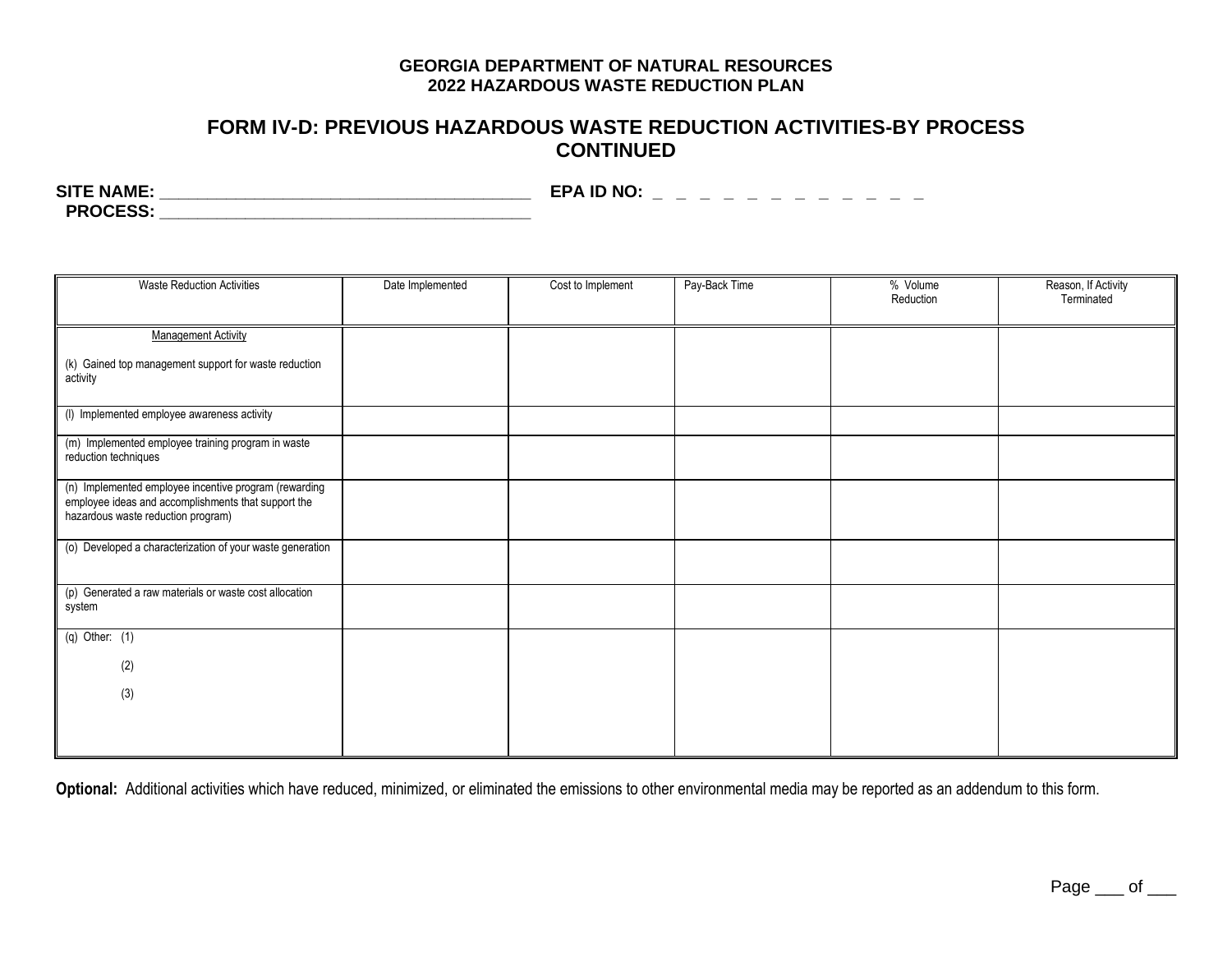### **FORM IV-E: IMPEDIMENTS TO HAZARDOUS WASTE REDUCTION-BY PROCESS**

| <b>SITE NAME:</b> | EPA ID NO:<br>_ _ _ _ _ _ _ _ _ _ _ _ _ |
|-------------------|-----------------------------------------|
|                   |                                         |

PROCESS: **with a set of the set of the set of the set of the set of the set of the set of the set of the set of the set of the set of the set of the set of the set of the set of the set of the set of the set of the set of** 

Read the instructions on page 9 before completing this form.

Check those impediments that apply to this Process.

#### Related to source reduction efforts

- $\Box$  (a) Insufficient capital to install new source reduction equipment or implement new source reduction practices;
- (b) Lack of technical information on source reduction techniques applicable to the specific production practice;
- (c) Source reduction not economically feasible; cost savings in waste management or production will not recover the capital investment;
- $\Box$  (d) Concern that product quality may decline as a result of source reduction;
- $\Box$  (e) Technical limitations of the manufacturing operations;
- $\Box$  (f) Permitting burdens;
- $\Box$  (g) Source reduction previously implemented-additional reduction does not appear to be technically feasible;
- $\Box$  (h) Source reduction previously implemented-additional reduction does not appear to be economically feasible;
- $\Box$  (i) Source reduction previously implemented-additional reduction does not appear to be feasible due to permitting requirements;
- $\Box$  (j) Other: Explain.

#### Related to On-Site Recycling Efforts

- $\Box$  (k) Insufficient capital to install new closed-loop recycling equipment or implement new recycling practices;
- (l) Lack of technical information on closed-loop recycling techniques applicable to the specific production practice;
- $\Box$  (m) Closed-loop recycling is not economically feasible; cost savings in waste management or production will not recover the capital investment;
- $\Box$  (n) Concern that product quality may decline as a result of closed-loop recycling;
- $\Box$  (o) Technical limitations of the manufacturing operations inhibit closed-loop recycling;
- (p) Closed-loop recycling previously implemented-additional recycling does not appear to be technically feasible;
- $\Box$  (q) Closed-loop recycling previously implemented-additional recycling does not appear to be economically feasible;
- $\Box$  (r) Closed-loop recycling previously implemented-additional recycling does not appear to be feasible due to permitting requirements;
- $\Box$  (s) Other: Explain.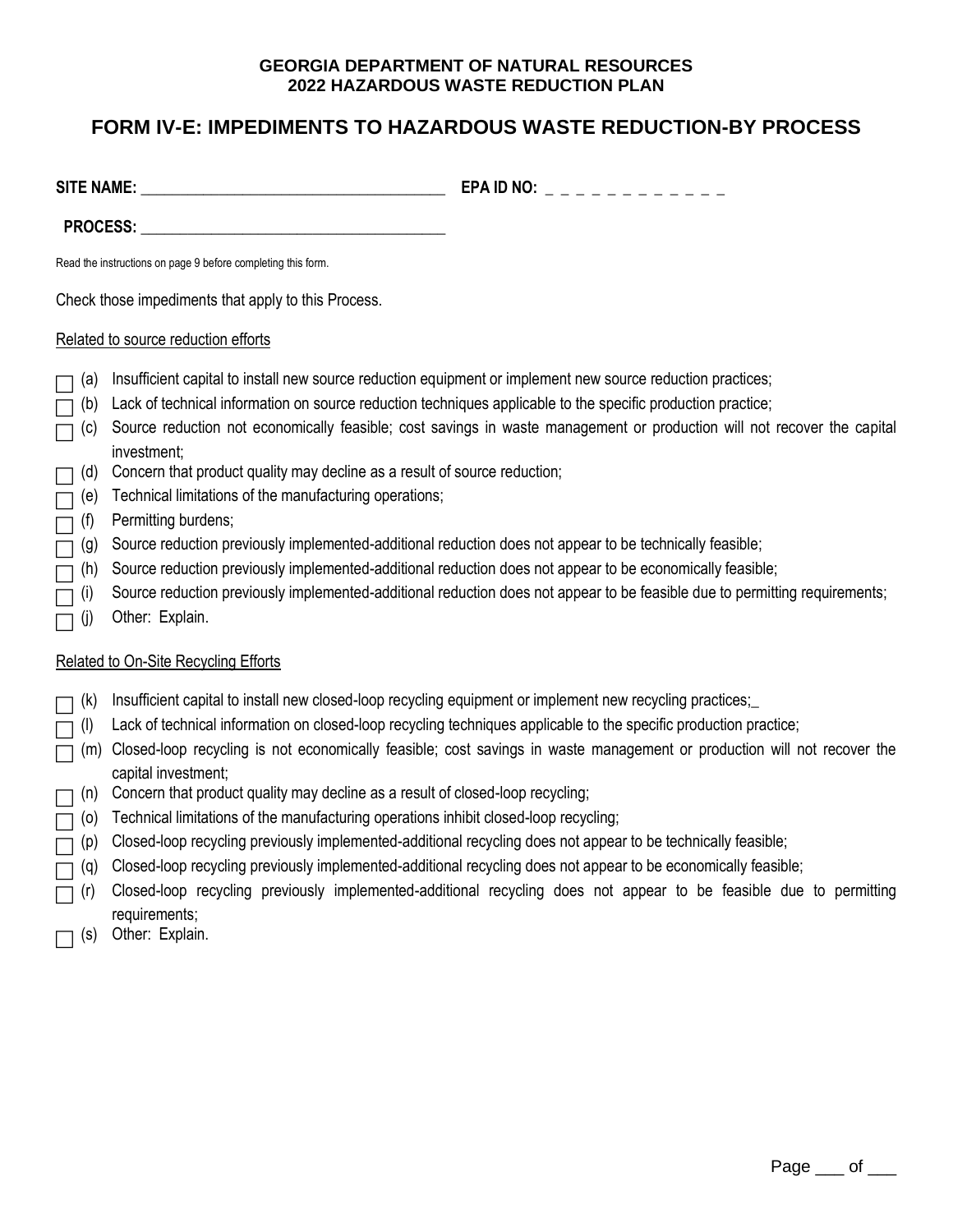### **FORM V: EMPLOYEE AWARENESS AND TRAINING**

**SITE NAME: \_\_\_\_\_\_\_\_\_\_\_\_\_\_\_\_\_\_\_\_\_\_\_\_\_\_\_\_\_\_\_\_\_\_\_ EPA ID NO: \_ \_ \_ \_ \_ \_ \_ \_ \_ \_ \_ \_** 

Read the instructions on page 9 before completing this form. This form must include Section 1. Training outline. Section 2. Waste reduction program description and Section 3. Description of staff organization are optional sections.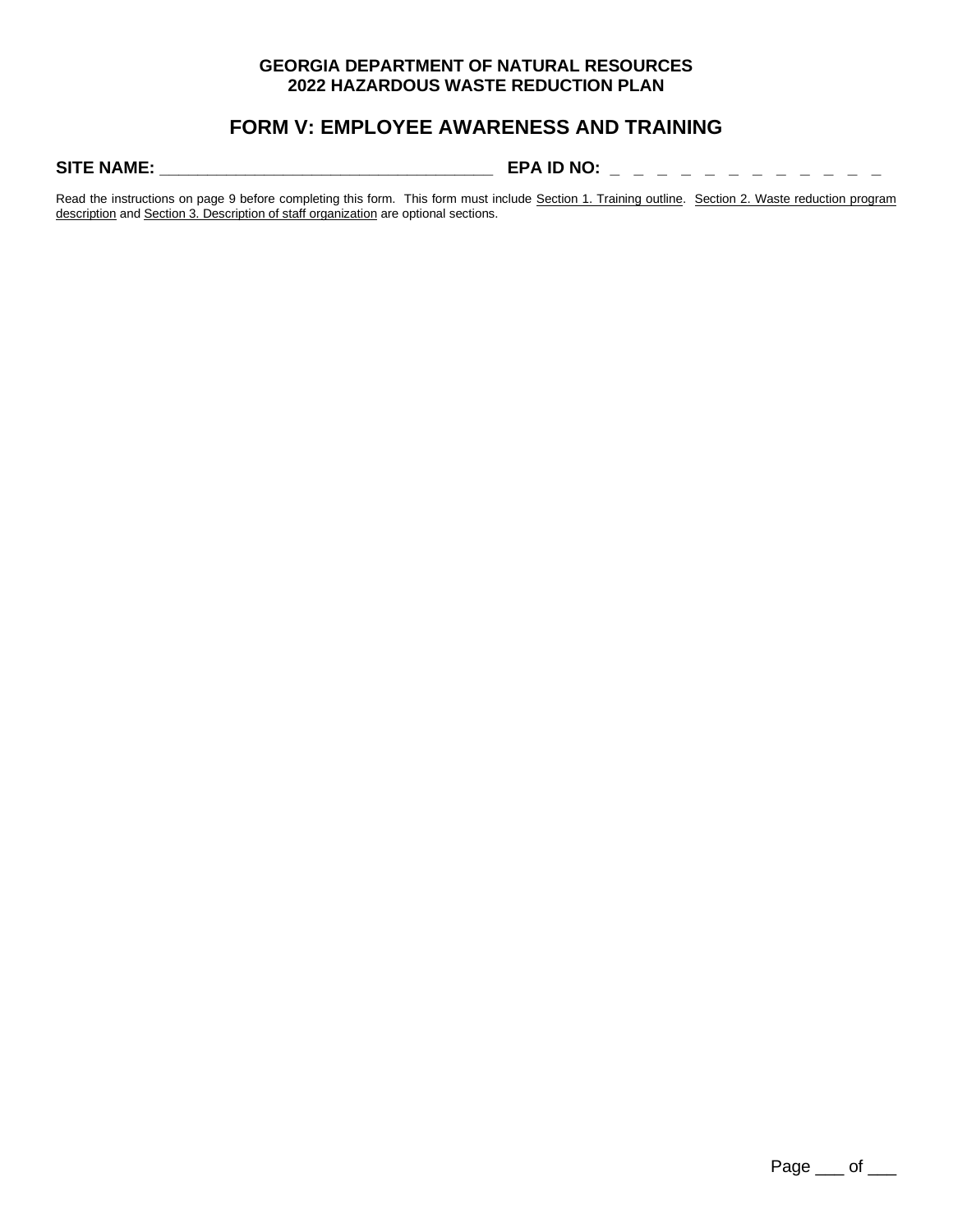### **FORM VI: INSTITUTIONALIZATION OF THE PLAN**

**SITE NAME: \_\_\_\_\_\_\_\_\_\_\_\_\_\_\_\_\_\_\_\_\_\_\_\_\_\_\_\_\_\_\_\_\_\_\_ EPA ID NO: \_ \_ \_ \_ \_ \_ \_ \_ \_ \_ \_ \_** 

Read the instructions on page 9 before completing this form.